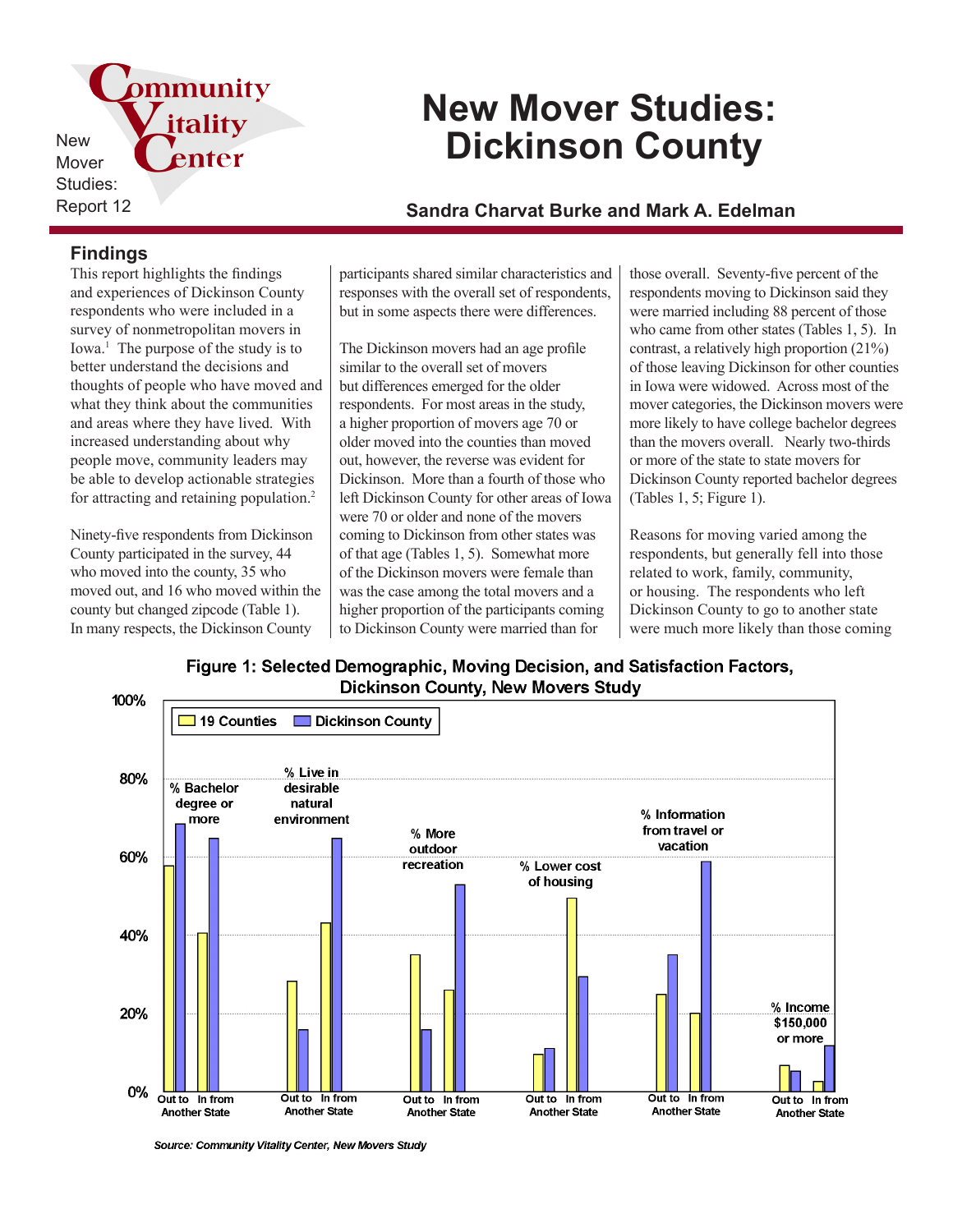| 17<br>53.0<br>$\%$<br>0.0<br>$\%$<br>$\%$<br>0.0<br>5.9<br>$\%$<br>0.0<br>$\%$<br>0.0<br>Community Vitality Center, Iowa State University, Ames, IA<br>52.9<br>5.9<br>17.6<br>5.9<br>23.8<br>23.8<br>14.3<br>13.3<br>88.2<br>64.7<br>38.1<br>47.1<br>$\overline{21}$<br>Another<br>In From<br><b>State</b><br>$\overline{c}$<br>38.0<br>$\%$<br>$\%$<br>50.0<br>3.6<br>$\%$<br>35.0<br>$10.0$<br>$\%$<br>60.0<br>57.9<br>15.8<br>$\%$<br>$\overline{0.0}$<br>0.0<br>28<br>40.0<br>$5.\overline{3}$<br>5.3<br>68.4<br>10.7<br>35.7<br>21.1<br>26.3<br>Another<br>Out To<br>State<br>50.0<br>$\%$<br>27<br>$\%$<br>$\%$<br>51.9<br>$\%$<br>7.4<br>22.2<br>℅<br>0.0<br>$3.\overline{8}$<br>33<br>36.4<br>27.3<br>30.3<br>$\ddot{0.0}$<br>66.7<br>11.5<br>42.3<br>Different<br>48.1<br>3.7<br>42.3<br>$\overline{61}$<br>$\Xi$<br>$\Xi$<br>In From<br>County<br>Iowa<br>$\%$<br>55.0<br>$\%$<br>$\%$<br>$\%$<br>0.0<br>20.0<br>15<br>$\%$<br>31.8<br>27.3<br>31.8<br>0.0<br>6.7<br>33.3<br>14.3<br>21.4<br>13.3<br>20.0<br>22<br>26.7<br>66.7<br>46.7<br>9.1<br>57.1<br>$\overline{z}$<br>Different<br>Out To<br>County<br>Iowa<br>Number of reasons exceeds number of respondents because some respondents gave more than one reason.<br>$\overline{0}$<br>43.0<br>$\%$<br>18.8<br>$\%$<br>$\begin{array}{c} 18.8 \\ 18.8 \end{array}$<br>$\%$<br>25.0<br>50.0<br>25.0<br>$\%$<br>12.5<br>0.0<br>6.3<br>18.8<br>37.6<br>4.2<br>18.8<br>$\%$<br>43.8<br>68.8<br>$\overline{24}$<br>16.7<br>56.3<br>4.2<br>Different<br>Zipcode<br>County,<br>Within<br>$\%$<br>$\%$<br>25.9<br>50.0<br>$\%$<br>$\%$<br>50.0<br>6.8<br>75.0<br>$\%$<br>54<br>37.0<br>27.8<br>5.6<br>4<br>11.9<br>50.0<br>13.7<br>4.5<br>0.0<br>9.3<br>30.2<br>$9.3$<br>51.2<br>7.1<br>County<br>Moved<br>Into<br>$\%$<br>34.0<br>44.0<br>$\%$<br>$\%$<br>$\%$<br>$\%$<br>$\mathcal{S}$<br>42.0<br>18.0<br>6.0<br>35<br>22.9<br>48.6<br>51.4<br>57.6<br>0.0<br>8.8<br>$8.8$<br>47.0<br>0.0<br>18.2<br>35.3<br>17.1<br>12.1<br>Out Of<br>12.1<br>County<br>Moved<br>$\%$<br>$\%$<br>$\%$<br>95<br>47.0<br>12.9<br>$\%$<br>$14.0$<br>$\%$<br>10.8<br>128<br>$18.8$<br>29.7<br>18.3<br>48.4<br>51.6<br>11.8<br>6.5<br>10.8<br>47.3<br>35.2<br>67.7<br>$2.\overline{3}$<br>$\Box$<br>30.1<br>14.1<br>Total<br>% Some college or vocational training<br>Work, income, education, retirement<br>% High school graduate or equivalent<br>Highest level of education completed<br>% Less than high school graduate<br>Community, services, amenities<br>Most important reason for moving<br>% Bachelor degree or more<br>% Divorced or separated<br>Family, friends, health<br>Number of respondents<br>Selected age categories<br>% Associate degree<br>Number of reasons<br>Median age in years<br>% Age 70 or older<br>% Never married<br>Type of reason<br>% Age $25 - 34$<br>Marital status<br>% Widowed<br>% Married<br>% Female<br>Housing<br>% Male<br>Other<br>Gender | page 2 | Table 1. Age, Gender, Marital Status, Education, and Most Important Reason for Moving by Type and Direction of Move. |  |  | Type and Direction of Move |  |  |
|----------------------------------------------------------------------------------------------------------------------------------------------------------------------------------------------------------------------------------------------------------------------------------------------------------------------------------------------------------------------------------------------------------------------------------------------------------------------------------------------------------------------------------------------------------------------------------------------------------------------------------------------------------------------------------------------------------------------------------------------------------------------------------------------------------------------------------------------------------------------------------------------------------------------------------------------------------------------------------------------------------------------------------------------------------------------------------------------------------------------------------------------------------------------------------------------------------------------------------------------------------------------------------------------------------------------------------------------------------------------------------------------------------------------------------------------------------------------------------------------------------------------------------------------------------------------------------------------------------------------------------------------------------------------------------------------------------------------------------------------------------------------------------------------------------------------------------------------------------------------------------------------------------------------------------------------------------------------------------------------------------------------------------------------------------------------------------------------------------------------------------------------------------------------------------------------------------------------------------------------------------------------------------------------------------------------------------------------------------------------------------------------------------------------------------------------------------------------------------------------------------------------------------------------------------------------------------------------------------------------------------------------------------------------------------------------------------------------------------------------------------------------------------------------------------------------------------------------------------------------------------------------------------------------------------|--------|----------------------------------------------------------------------------------------------------------------------|--|--|----------------------------|--|--|
|                                                                                                                                                                                                                                                                                                                                                                                                                                                                                                                                                                                                                                                                                                                                                                                                                                                                                                                                                                                                                                                                                                                                                                                                                                                                                                                                                                                                                                                                                                                                                                                                                                                                                                                                                                                                                                                                                                                                                                                                                                                                                                                                                                                                                                                                                                                                                                                                                                                                                                                                                                                                                                                                                                                                                                                                                                                                                                                                  |        |                                                                                                                      |  |  |                            |  |  |
|                                                                                                                                                                                                                                                                                                                                                                                                                                                                                                                                                                                                                                                                                                                                                                                                                                                                                                                                                                                                                                                                                                                                                                                                                                                                                                                                                                                                                                                                                                                                                                                                                                                                                                                                                                                                                                                                                                                                                                                                                                                                                                                                                                                                                                                                                                                                                                                                                                                                                                                                                                                                                                                                                                                                                                                                                                                                                                                                  |        |                                                                                                                      |  |  |                            |  |  |
| <b>Community Vitality Center</b><br>www.cvcia.org                                                                                                                                                                                                                                                                                                                                                                                                                                                                                                                                                                                                                                                                                                                                                                                                                                                                                                                                                                                                                                                                                                                                                                                                                                                                                                                                                                                                                                                                                                                                                                                                                                                                                                                                                                                                                                                                                                                                                                                                                                                                                                                                                                                                                                                                                                                                                                                                                                                                                                                                                                                                                                                                                                                                                                                                                                                                                |        |                                                                                                                      |  |  |                            |  |  |
|                                                                                                                                                                                                                                                                                                                                                                                                                                                                                                                                                                                                                                                                                                                                                                                                                                                                                                                                                                                                                                                                                                                                                                                                                                                                                                                                                                                                                                                                                                                                                                                                                                                                                                                                                                                                                                                                                                                                                                                                                                                                                                                                                                                                                                                                                                                                                                                                                                                                                                                                                                                                                                                                                                                                                                                                                                                                                                                                  |        |                                                                                                                      |  |  |                            |  |  |
|                                                                                                                                                                                                                                                                                                                                                                                                                                                                                                                                                                                                                                                                                                                                                                                                                                                                                                                                                                                                                                                                                                                                                                                                                                                                                                                                                                                                                                                                                                                                                                                                                                                                                                                                                                                                                                                                                                                                                                                                                                                                                                                                                                                                                                                                                                                                                                                                                                                                                                                                                                                                                                                                                                                                                                                                                                                                                                                                  |        |                                                                                                                      |  |  |                            |  |  |
|                                                                                                                                                                                                                                                                                                                                                                                                                                                                                                                                                                                                                                                                                                                                                                                                                                                                                                                                                                                                                                                                                                                                                                                                                                                                                                                                                                                                                                                                                                                                                                                                                                                                                                                                                                                                                                                                                                                                                                                                                                                                                                                                                                                                                                                                                                                                                                                                                                                                                                                                                                                                                                                                                                                                                                                                                                                                                                                                  |        |                                                                                                                      |  |  |                            |  |  |
|                                                                                                                                                                                                                                                                                                                                                                                                                                                                                                                                                                                                                                                                                                                                                                                                                                                                                                                                                                                                                                                                                                                                                                                                                                                                                                                                                                                                                                                                                                                                                                                                                                                                                                                                                                                                                                                                                                                                                                                                                                                                                                                                                                                                                                                                                                                                                                                                                                                                                                                                                                                                                                                                                                                                                                                                                                                                                                                                  |        |                                                                                                                      |  |  |                            |  |  |
|                                                                                                                                                                                                                                                                                                                                                                                                                                                                                                                                                                                                                                                                                                                                                                                                                                                                                                                                                                                                                                                                                                                                                                                                                                                                                                                                                                                                                                                                                                                                                                                                                                                                                                                                                                                                                                                                                                                                                                                                                                                                                                                                                                                                                                                                                                                                                                                                                                                                                                                                                                                                                                                                                                                                                                                                                                                                                                                                  |        |                                                                                                                      |  |  |                            |  |  |
|                                                                                                                                                                                                                                                                                                                                                                                                                                                                                                                                                                                                                                                                                                                                                                                                                                                                                                                                                                                                                                                                                                                                                                                                                                                                                                                                                                                                                                                                                                                                                                                                                                                                                                                                                                                                                                                                                                                                                                                                                                                                                                                                                                                                                                                                                                                                                                                                                                                                                                                                                                                                                                                                                                                                                                                                                                                                                                                                  |        |                                                                                                                      |  |  |                            |  |  |
|                                                                                                                                                                                                                                                                                                                                                                                                                                                                                                                                                                                                                                                                                                                                                                                                                                                                                                                                                                                                                                                                                                                                                                                                                                                                                                                                                                                                                                                                                                                                                                                                                                                                                                                                                                                                                                                                                                                                                                                                                                                                                                                                                                                                                                                                                                                                                                                                                                                                                                                                                                                                                                                                                                                                                                                                                                                                                                                                  |        |                                                                                                                      |  |  |                            |  |  |
|                                                                                                                                                                                                                                                                                                                                                                                                                                                                                                                                                                                                                                                                                                                                                                                                                                                                                                                                                                                                                                                                                                                                                                                                                                                                                                                                                                                                                                                                                                                                                                                                                                                                                                                                                                                                                                                                                                                                                                                                                                                                                                                                                                                                                                                                                                                                                                                                                                                                                                                                                                                                                                                                                                                                                                                                                                                                                                                                  |        |                                                                                                                      |  |  |                            |  |  |
|                                                                                                                                                                                                                                                                                                                                                                                                                                                                                                                                                                                                                                                                                                                                                                                                                                                                                                                                                                                                                                                                                                                                                                                                                                                                                                                                                                                                                                                                                                                                                                                                                                                                                                                                                                                                                                                                                                                                                                                                                                                                                                                                                                                                                                                                                                                                                                                                                                                                                                                                                                                                                                                                                                                                                                                                                                                                                                                                  |        |                                                                                                                      |  |  |                            |  |  |
|                                                                                                                                                                                                                                                                                                                                                                                                                                                                                                                                                                                                                                                                                                                                                                                                                                                                                                                                                                                                                                                                                                                                                                                                                                                                                                                                                                                                                                                                                                                                                                                                                                                                                                                                                                                                                                                                                                                                                                                                                                                                                                                                                                                                                                                                                                                                                                                                                                                                                                                                                                                                                                                                                                                                                                                                                                                                                                                                  |        |                                                                                                                      |  |  |                            |  |  |
|                                                                                                                                                                                                                                                                                                                                                                                                                                                                                                                                                                                                                                                                                                                                                                                                                                                                                                                                                                                                                                                                                                                                                                                                                                                                                                                                                                                                                                                                                                                                                                                                                                                                                                                                                                                                                                                                                                                                                                                                                                                                                                                                                                                                                                                                                                                                                                                                                                                                                                                                                                                                                                                                                                                                                                                                                                                                                                                                  |        |                                                                                                                      |  |  |                            |  |  |
|                                                                                                                                                                                                                                                                                                                                                                                                                                                                                                                                                                                                                                                                                                                                                                                                                                                                                                                                                                                                                                                                                                                                                                                                                                                                                                                                                                                                                                                                                                                                                                                                                                                                                                                                                                                                                                                                                                                                                                                                                                                                                                                                                                                                                                                                                                                                                                                                                                                                                                                                                                                                                                                                                                                                                                                                                                                                                                                                  |        |                                                                                                                      |  |  |                            |  |  |
|                                                                                                                                                                                                                                                                                                                                                                                                                                                                                                                                                                                                                                                                                                                                                                                                                                                                                                                                                                                                                                                                                                                                                                                                                                                                                                                                                                                                                                                                                                                                                                                                                                                                                                                                                                                                                                                                                                                                                                                                                                                                                                                                                                                                                                                                                                                                                                                                                                                                                                                                                                                                                                                                                                                                                                                                                                                                                                                                  |        |                                                                                                                      |  |  |                            |  |  |
|                                                                                                                                                                                                                                                                                                                                                                                                                                                                                                                                                                                                                                                                                                                                                                                                                                                                                                                                                                                                                                                                                                                                                                                                                                                                                                                                                                                                                                                                                                                                                                                                                                                                                                                                                                                                                                                                                                                                                                                                                                                                                                                                                                                                                                                                                                                                                                                                                                                                                                                                                                                                                                                                                                                                                                                                                                                                                                                                  |        |                                                                                                                      |  |  |                            |  |  |
|                                                                                                                                                                                                                                                                                                                                                                                                                                                                                                                                                                                                                                                                                                                                                                                                                                                                                                                                                                                                                                                                                                                                                                                                                                                                                                                                                                                                                                                                                                                                                                                                                                                                                                                                                                                                                                                                                                                                                                                                                                                                                                                                                                                                                                                                                                                                                                                                                                                                                                                                                                                                                                                                                                                                                                                                                                                                                                                                  |        |                                                                                                                      |  |  |                            |  |  |
|                                                                                                                                                                                                                                                                                                                                                                                                                                                                                                                                                                                                                                                                                                                                                                                                                                                                                                                                                                                                                                                                                                                                                                                                                                                                                                                                                                                                                                                                                                                                                                                                                                                                                                                                                                                                                                                                                                                                                                                                                                                                                                                                                                                                                                                                                                                                                                                                                                                                                                                                                                                                                                                                                                                                                                                                                                                                                                                                  |        |                                                                                                                      |  |  |                            |  |  |
|                                                                                                                                                                                                                                                                                                                                                                                                                                                                                                                                                                                                                                                                                                                                                                                                                                                                                                                                                                                                                                                                                                                                                                                                                                                                                                                                                                                                                                                                                                                                                                                                                                                                                                                                                                                                                                                                                                                                                                                                                                                                                                                                                                                                                                                                                                                                                                                                                                                                                                                                                                                                                                                                                                                                                                                                                                                                                                                                  |        |                                                                                                                      |  |  |                            |  |  |
|                                                                                                                                                                                                                                                                                                                                                                                                                                                                                                                                                                                                                                                                                                                                                                                                                                                                                                                                                                                                                                                                                                                                                                                                                                                                                                                                                                                                                                                                                                                                                                                                                                                                                                                                                                                                                                                                                                                                                                                                                                                                                                                                                                                                                                                                                                                                                                                                                                                                                                                                                                                                                                                                                                                                                                                                                                                                                                                                  |        |                                                                                                                      |  |  |                            |  |  |
|                                                                                                                                                                                                                                                                                                                                                                                                                                                                                                                                                                                                                                                                                                                                                                                                                                                                                                                                                                                                                                                                                                                                                                                                                                                                                                                                                                                                                                                                                                                                                                                                                                                                                                                                                                                                                                                                                                                                                                                                                                                                                                                                                                                                                                                                                                                                                                                                                                                                                                                                                                                                                                                                                                                                                                                                                                                                                                                                  |        |                                                                                                                      |  |  |                            |  |  |
|                                                                                                                                                                                                                                                                                                                                                                                                                                                                                                                                                                                                                                                                                                                                                                                                                                                                                                                                                                                                                                                                                                                                                                                                                                                                                                                                                                                                                                                                                                                                                                                                                                                                                                                                                                                                                                                                                                                                                                                                                                                                                                                                                                                                                                                                                                                                                                                                                                                                                                                                                                                                                                                                                                                                                                                                                                                                                                                                  |        |                                                                                                                      |  |  |                            |  |  |
|                                                                                                                                                                                                                                                                                                                                                                                                                                                                                                                                                                                                                                                                                                                                                                                                                                                                                                                                                                                                                                                                                                                                                                                                                                                                                                                                                                                                                                                                                                                                                                                                                                                                                                                                                                                                                                                                                                                                                                                                                                                                                                                                                                                                                                                                                                                                                                                                                                                                                                                                                                                                                                                                                                                                                                                                                                                                                                                                  |        |                                                                                                                      |  |  |                            |  |  |
|                                                                                                                                                                                                                                                                                                                                                                                                                                                                                                                                                                                                                                                                                                                                                                                                                                                                                                                                                                                                                                                                                                                                                                                                                                                                                                                                                                                                                                                                                                                                                                                                                                                                                                                                                                                                                                                                                                                                                                                                                                                                                                                                                                                                                                                                                                                                                                                                                                                                                                                                                                                                                                                                                                                                                                                                                                                                                                                                  |        |                                                                                                                      |  |  |                            |  |  |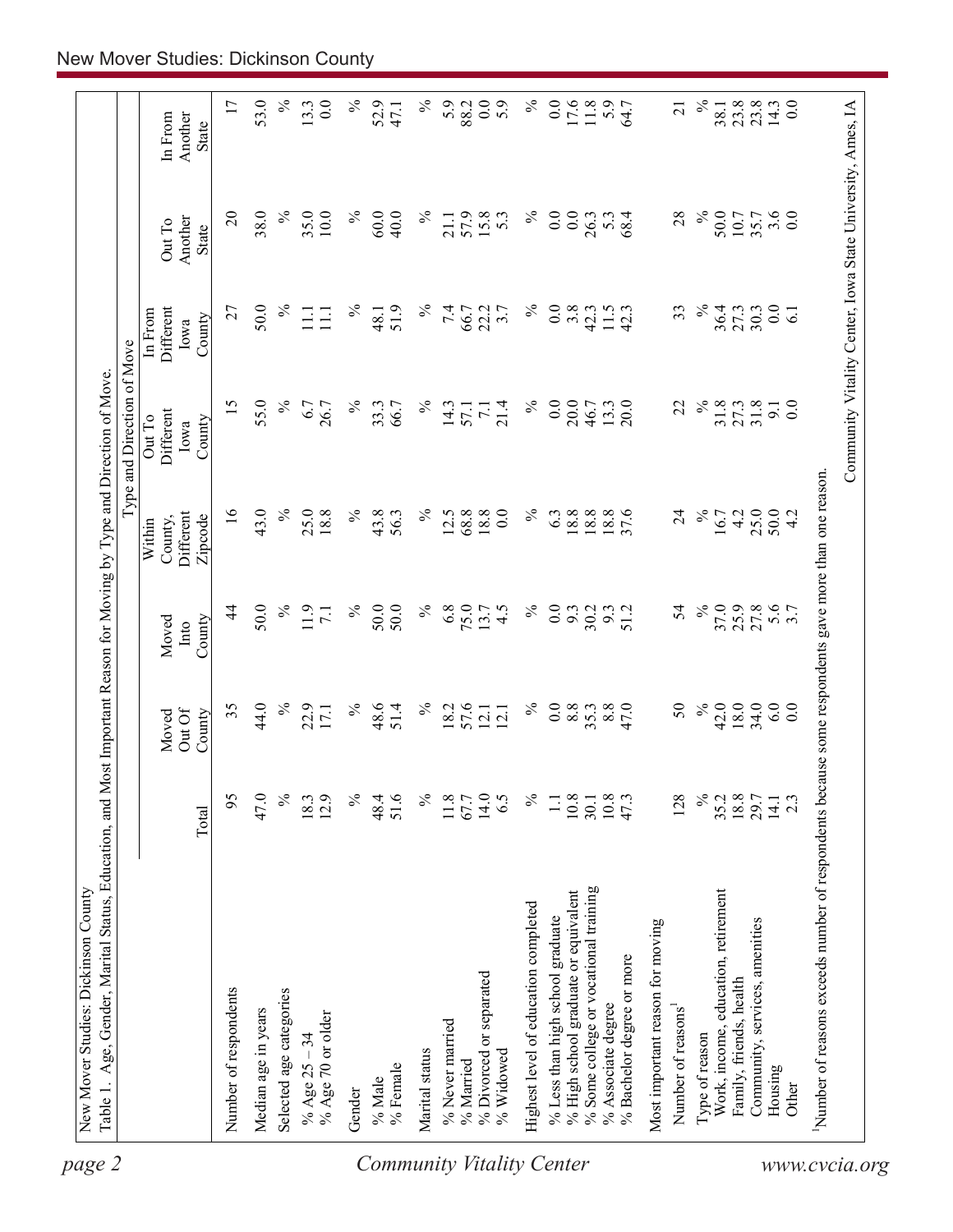| Table 2. Factors in Moving Decision by Type and Direction of Move<br>New Mover Studies: Dickinson County<br>www.cvcia.org |         |                            |                         |                                           | Type and Direction of Move            |                                                            |                                   |                             |
|---------------------------------------------------------------------------------------------------------------------------|---------|----------------------------|-------------------------|-------------------------------------------|---------------------------------------|------------------------------------------------------------|-----------------------------------|-----------------------------|
|                                                                                                                           | Total   | Out Of<br>County<br>Moved  | County<br>Moved<br>Into | Different<br>Zipcode<br>County,<br>Within | Different<br>Out To<br>County<br>Iowa | Different<br>In From<br>County<br>Iowa                     | Another<br>Out To<br><b>State</b> | Another<br>In From<br>State |
| Number of respondents                                                                                                     | 95      | 35                         | 4                       | $\frac{6}{2}$                             | 15                                    | 27                                                         | $\Omega$                          |                             |
| Factors in Moving Decision                                                                                                | $%$ Yes | $%$ Yes                    | $%$ Yes                 | $%$ Yes                                   | $%$ Yes                               | $%$ Yes                                                    | $%$ Yes                           | $%$ Yes                     |
| Moved, commuted, same employer                                                                                            | 14.9    | 6.7                        | 14.3                    | 28.6                                      | 16.7                                  | 16.0                                                       | 5.3                               | 11.8                        |
| Job transfer by employer to location                                                                                      | 11.5    | 12.9                       | 11.9                    | $\overline{7.1}$                          | $\overline{0}$ .                      | 8.0                                                        | $21.1\,$                          | 17.6                        |
| Laid off from previous job                                                                                                | 5.7     | 12.9                       | 2.4                     | $\overline{0.0}$                          | $8.\overline{3}$                      | 0.0                                                        | 15.8                              | $5.9$<br>18.8               |
| New job with new employer                                                                                                 | 31.4    | 41.9                       | 34.1                    | 0.0                                       | 33.3                                  | 44.0                                                       | 47.4                              |                             |
| Moved to look for new job or work                                                                                         | 17.2    | 25.8                       | 11.9                    | 14.3                                      | 16.7                                  | 16.0                                                       | 31.6                              | 5.9                         |
| Retired from previous employment                                                                                          | 18.0    | 15.6                       | 19.0                    | 20.0                                      | 15.4                                  | 16.0                                                       | 15.8                              | 23.5                        |
| To be nearer parents<br><b>Community Vitality Center</b>                                                                  | 22.7    |                            | 33.3                    | $\overline{0}$ .                          | 23.1                                  | 32.0                                                       | 15.8                              | 35.3                        |
| To be nearer children                                                                                                     | 15.4    | $18.8$<br>23.5             | $11.6\,$                | $7.1\,$                                   | 35.7                                  | 19.2                                                       | 15.0                              | 0.0                         |
| To live with spouse or partner                                                                                            | 16.7    | 3.0                        | 27.9                    | 14.2                                      | $\overline{7}$ .                      | 30.8                                                       | 0.0                               | 23.5                        |
| To be nearer siblings, other relatives                                                                                    | 30.8    | 27.3                       | 38.6                    | 14.3                                      | 35.7                                  | 37.0                                                       | 21.1                              | 41.2                        |
| To be nearer friends, acquaintances                                                                                       | 24.2    |                            | 25.0                    | 14.3                                      | 21.4                                  | 25.9                                                       | 31.6                              | 23.5                        |
| Change in marital status                                                                                                  | 13.3    | 9.1                        | 16.3                    | 14.3                                      | 14.3                                  | 19.2                                                       | 5.3                               | $11.8$                      |
| Place easier find spouse or partner                                                                                       | 8.9     | 21.2                       | $2.\overline{3}$        | 0.0                                       | 14.3                                  | 3.8                                                        | 26.3                              | 0.0                         |
| Decline in health                                                                                                         | 6.7     | 15.2                       | 2.3                     | $\overline{0.0}$                          | 21.4                                  | 0.0                                                        | 10.5                              |                             |
| l'ake care aging parents                                                                                                  | 6.7     | $\overline{61}$            |                         | $\overline{0}$ .                          | $\overline{71}$                       | $\overline{0}$ .                                           | $5.\overline{3}$                  | $5.9$<br>$23.5$             |
| Find less congested place to live                                                                                         | 29.7    | 29.4                       | 27.9                    |                                           | 53.3                                  | 11.5                                                       | 10.5                              | 52.9                        |
| Find safer place to live                                                                                                  | 22.5    | 18.2                       | 28.6                    | $35.7$<br>14.3                            | 42.9                                  | 20.0                                                       | 0.0                               | 41.2                        |
| Live in desirable natural environment                                                                                     | 44.4    | 24.2                       | 65.1                    | 28.6                                      | 35.7                                  | 65.4                                                       | 15.8                              | 64.7                        |
| More outdoor recreation                                                                                                   | 43.3    | 21.2                       | 67.4                    | 21.4                                      | 28.6                                  | 76.9                                                       | 15.8                              | 52.9                        |
| Find arts, entertainment, cultural                                                                                        | 28.6    | 41.2                       | 25.6                    | $\overline{7}$ .                          | 26.7                                  | 30.8                                                       | 52.6                              | 17.6                        |
| Find simpler pace of life                                                                                                 | 40.2    | 37.1                       | 48.8                    | 21.4                                      | 60.0                                  | 38.5                                                       | 20.0                              | 64.7                        |
| Find more exciting lifestyle                                                                                              | 25.8    | 31.3                       | 30.2                    | 0.0                                       | 23.1                                  | $38.5$<br>38.5                                             | 36.8                              | $17.6$                      |
| Live someplace new, have fresh start                                                                                      | 38.9    | 36.4                       | 39.5                    | 42.9                                      | 50.0                                  |                                                            | 26.3                              | 41.2                        |
| Lower cost of housing                                                                                                     | 27.8    | 31.3                       | 20.9                    | 40.0                                      | 57.1                                  | 15.4                                                       | $\Xi$                             | 29.4                        |
| Have lower taxes                                                                                                          | 27.8    | 25.0                       | 25.6                    | 40.0                                      | 30.8                                  | 23.1                                                       | 21.1                              | 29.4                        |
| Have better internet, tv, phone                                                                                           | $8.9\,$ |                            | 7.0                     | 0.0                                       | 28.6                                  | 11.5                                                       | 53                                | 0.0                         |
| Find better quality local schools                                                                                         | 14.6    | $15.2$<br>$12.1$<br>$15.2$ | 19.0                    | $\frac{7.3}{14.3}$                        | 14.3                                  | 16.0                                                       | 10.5                              | 23.5                        |
| Opportunities children to achieve                                                                                         | 20.0    |                            | 25.6                    |                                           | 21.4                                  | 23.1                                                       | 10.5                              | 29.4                        |
| Have more ethnic diversity                                                                                                | 12.2    | 30.3                       |                         | $\overline{0.0}$                          | 14.3                                  | $\ddot{0}$ .                                               | 42.1                              |                             |
| Have less ethnic diversity                                                                                                | 3.4     |                            | $\frac{2.7}{4.7}$       | $\overline{0}$ .                          | 0.0                                   | 0.0                                                        | 5.3                               | 5.9<br>11.8                 |
| Respondents could respond "Yes" to more than one factor                                                                   |         |                            |                         |                                           |                                       |                                                            |                                   |                             |
|                                                                                                                           |         |                            |                         |                                           |                                       |                                                            |                                   |                             |
| page 3                                                                                                                    |         |                            |                         |                                           |                                       | Community Vitality Center, Iowa State University, Ames, IA |                                   |                             |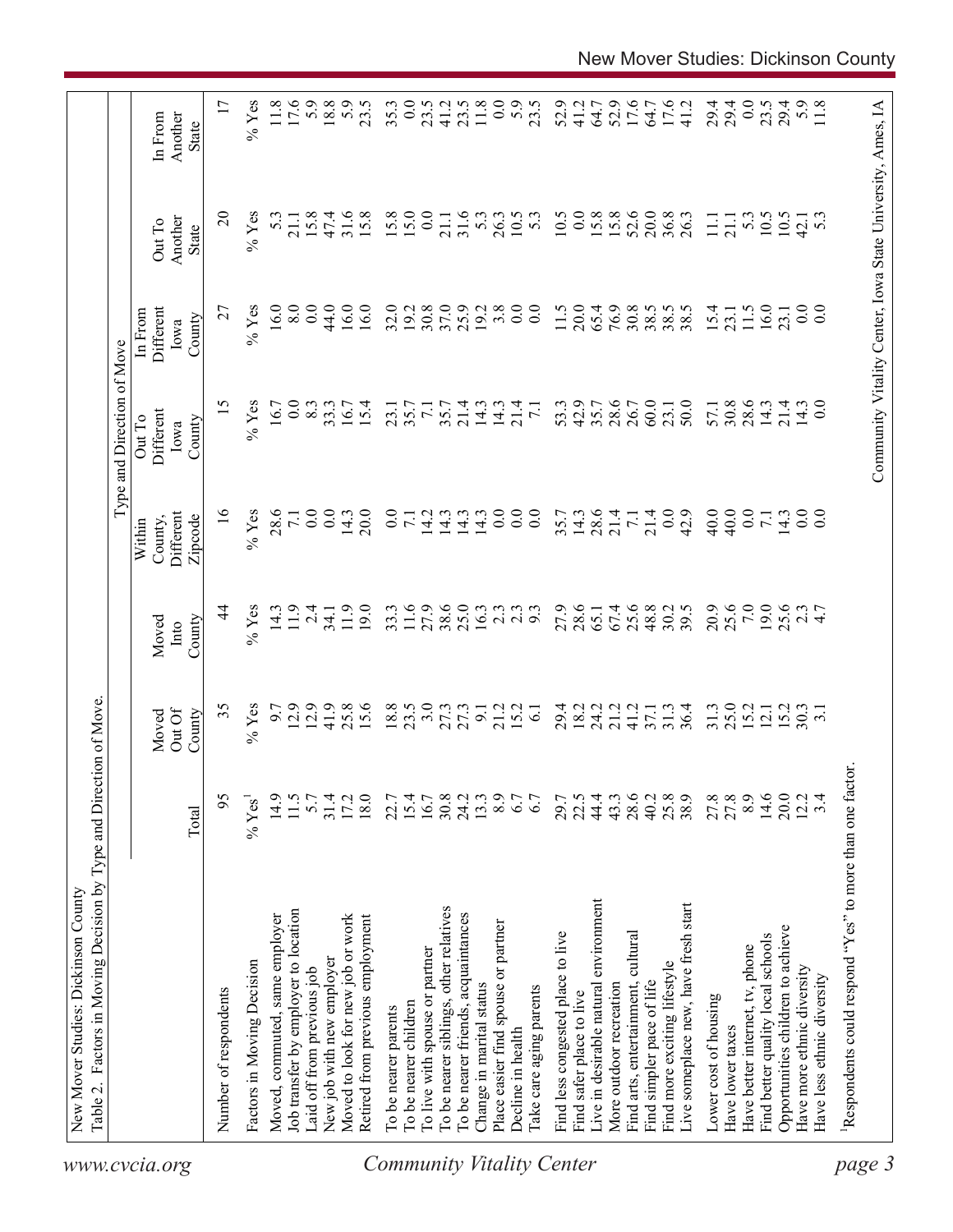| page 4                    | Table 3. Lived in Area Previously, Sources of Information, Ease of Finding Housing, and Household Income by Type and Direction of Move.<br>New Mover Studies: Dickinson County |                      |                      |                          |                                |                                                            |                              |                   |                          |
|---------------------------|--------------------------------------------------------------------------------------------------------------------------------------------------------------------------------|----------------------|----------------------|--------------------------|--------------------------------|------------------------------------------------------------|------------------------------|-------------------|--------------------------|
|                           |                                                                                                                                                                                |                      |                      |                          |                                | Type and Direction of Move                                 |                              |                   |                          |
|                           |                                                                                                                                                                                |                      | OutOf<br>Moved       | Moved<br>Into            | Different<br>County,<br>Within | Different<br>Out To<br>Iowa                                | Different<br>In From<br>Iowa | Another<br>Out To | Another<br>In From       |
|                           |                                                                                                                                                                                | Total                | County               | County                   | Zipcode                        | County                                                     | County                       | <b>State</b>      | State                    |
|                           | Number of respondents                                                                                                                                                          | 95                   | 35                   | 4                        | $\geq$                         | 15                                                         | 27                           | $\overline{c}$    | 17                       |
|                           | Previously had lived:                                                                                                                                                          | $%$ Yes              | $%$ Yes              | $%$ Yes                  | $%$ Yes                        | $%$ Yes                                                    | $%$ Yes                      | $%$ Yes           | $%$ Yes                  |
|                           | In current state                                                                                                                                                               | 79.3                 | 66.7                 | 81.8                     | 100.0                          | 100.0                                                      | 100.0                        | 38.9              | 52.9                     |
|                           | In current county                                                                                                                                                              | 45.0                 | 44.4                 | 27.5                     | 100.0                          | 53.8                                                       | 25.9                         | 35.7              | 30.8                     |
|                           | In or near current city/town                                                                                                                                                   | 39.2                 | 40.7                 | 25.6                     | 76.9                           | 46.2                                                       | 23.1                         | 35.7              | 30.8                     |
|                           | Used source of information for move                                                                                                                                            | $%$ Yes <sup>1</sup> | $\%$ Yes             | $%$ Yes                  | $\%$ Yes                       | $%$ Yes                                                    | $%$ Yes                      | $%$ Yes           | $%$ Yes                  |
|                           | Internet                                                                                                                                                                       | 34.7                 |                      | 36.4                     | 37.5                           | 13.3                                                       | 25.9                         | 45.0              | 52.9                     |
|                           | IV, magazines, newspapers                                                                                                                                                      | 31.6                 | $31.4$<br>$34.3$     | 29.5                     | 31.3                           | 26.7                                                       | 18.5                         | 40.0              | 47.1                     |
|                           | Current community resident                                                                                                                                                     | 30.5                 | 34.3                 | 27.3                     | 31.3                           | 20.0                                                       | 22.2                         | 45.0              | 35.3                     |
|                           | Employer or co-workers                                                                                                                                                         | 25.3                 | 25.7                 | 31.8                     | 6.3                            | 6.7                                                        | 37.0                         | 40.0              | 23.5                     |
|                           | Friends and acquaintances                                                                                                                                                      | 42.1                 | 45.7                 | 45.5                     | 25.0                           | 40.0                                                       | 51.9                         | 50.0              | 35.3                     |
|                           | Family                                                                                                                                                                         | 36.8                 | 31.4                 | 40.9                     | 37.5                           | 46.7                                                       | 40.7                         | 20.0              | 41.2                     |
| Community Vitality Center | Travel or vacation to new location<br>Attended school or college there                                                                                                         | 27.4<br>3.2          | 5.7<br>25.7          | 38.6<br>$2.\overline{3}$ | 0.0<br>$\overline{0}$ .        | 13.3<br>6.7                                                | 25.9<br>3.7                  | 35.0<br>5.0       | 58.8<br>$\overline{0.0}$ |
|                           | Ease of finding housing at new location                                                                                                                                        | $\%$                 | $\%$                 | $\frac{5}{6}$            | $\%$                           | $\%$                                                       | $\%$                         | $\%$              | $\%$                     |
|                           | Very difficult (1)                                                                                                                                                             | 8.6                  | 2.9                  | 11.6                     | 12.5                           | 6.7                                                        | 7.7                          | 0.0               | 17.6                     |
|                           | Somewhat difficult (2)                                                                                                                                                         | 24.7                 | 23.5                 | 23.3                     | 31.3                           | 6.7                                                        | 23.1                         | 36.8              | 23.5                     |
|                           | $\widehat{\mathbb{C}}$<br>Neither difficult or easy                                                                                                                            | 14.0                 | 14.7                 | 16.3                     | 6.3                            | 26.7                                                       | 11.5                         | 5.3               | 23.5                     |
|                           | Somewhat easy (4)<br>Very easy $(5)$                                                                                                                                           | 21.5<br>31.2         | 17.6<br>41.2         | 25.6<br>23.3             | 25.0<br>25.0                   | 20.0<br>40.0                                               | 26.9<br>30.8                 | 15.8<br>42.1      | 17.6<br>17.6             |
|                           | 5<br>Average rating finding housing (1                                                                                                                                         | 3.42                 | 3.71                 | 3.28                     | 3.19                           | 3.80                                                       | 3.50                         | 3.63              | 2.94                     |
|                           | Household income for 2004                                                                                                                                                      | $\%$                 | $\%$                 | $\%$                     | $\%$                           | $\%$                                                       | $\%$                         | $\%$              | $\%$                     |
|                           | Less than $$20,000(1)$                                                                                                                                                         | 6.4                  | 5.9                  | 6.8                      | 63                             | 13.3                                                       | $\Box$                       | $\overline{0}$ .  | 0.0                      |
|                           | $$20,000 - $34,999$ (2)                                                                                                                                                        | 29.8                 |                      | 22.7                     | 50.0                           | 40.0                                                       | 29.6                         | 21.1              | 11.8                     |
|                           | $$35,000 - $49,999(3)$                                                                                                                                                         | 14.9                 | 29.4<br>17.6<br>17.6 | 15.9                     | 6.3                            | 20.0                                                       | 22.2                         | 15.8              | 5.9                      |
|                           | $$50,000 - $69,999 (4)$<br>$$70,000 - $99,999 (5)$                                                                                                                             | 16.0                 |                      | 11.4                     | 25.0                           | 13.3                                                       | 111                          | 21.1              | 11.8                     |
|                           |                                                                                                                                                                                | 191                  | 20.6                 | 22.7                     | 63                             | 13.3                                                       | 18.5                         | 26.3              | $29.4$<br>29.4           |
|                           | $$100,000 - $149,999(6)$                                                                                                                                                       | 8.5<br>53            |                      | 13.6<br>6.8              | 0.0                            | $\overline{0}$ .<br>$\overline{0.0}$                       | $\overline{3.7}$             | 10.5              | 11.8                     |
|                           | \$150,000 or more (7)                                                                                                                                                          |                      | 2.9                  |                          | 63                             |                                                            | 3.7                          | 5.3               |                          |
|                           | Average income category $(1 - 7)$                                                                                                                                              | 3.59                 | 3.47                 | 3.89                     | 3.00                           | 2.73                                                       | 3.22                         | 4.05              | 4.94                     |
|                           | Respondents could respond "Yes" to more than one source                                                                                                                        |                      |                      |                          |                                |                                                            |                              |                   |                          |
| www.cvcia.org             |                                                                                                                                                                                |                      |                      |                          |                                | Community Vitality Center, Iowa State University, Ames, IA |                              |                   |                          |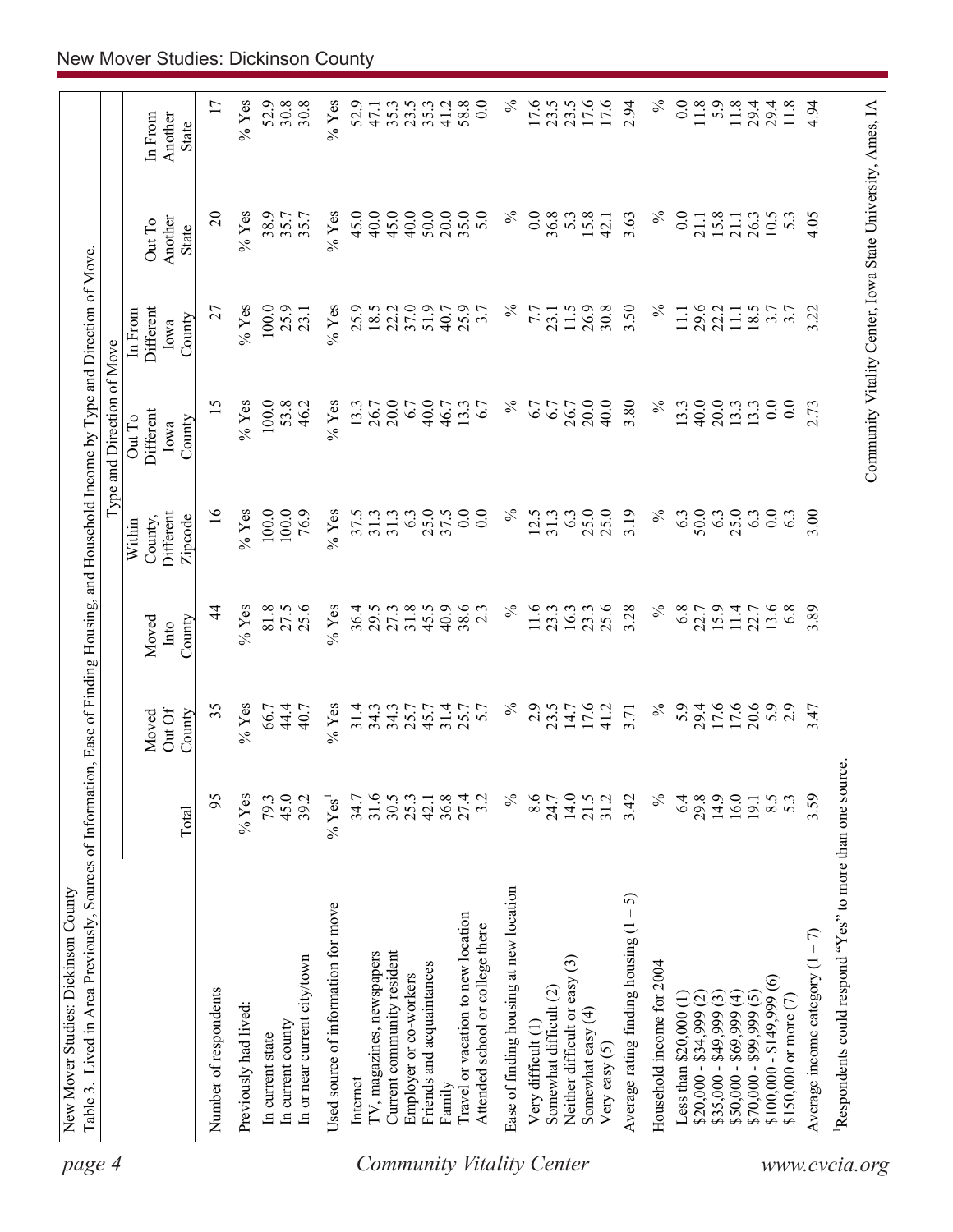| $37.5$<br>18.8<br>11.8<br>47.1<br><b>State</b><br>$\%$<br>5.6<br>25.0<br>$\Omega$<br>$\%$<br>0.0<br>31.6<br>$\%$<br>5.0<br>5.0<br>25.0<br>30.0<br>35.0<br>$\overline{0}$ .<br>22.2<br>$\%$<br>10.0<br>5.0<br>$10.0\,$<br>4.00<br>10.5<br>47.4<br>10.5<br>3.47<br>3.85<br>66.7<br>4.50<br>50.0<br>Another<br>Out To<br>State<br>8.0<br>16.0<br>3.16<br>$\%$<br>$\%$<br>0.0<br>$\%$<br>0.0<br>$\%$<br>40.0<br>24.0<br>12.0<br>18.5<br>25.9<br>14.8<br>29.6<br>7.4<br>25.9<br>63.0<br>$\overline{0}$ .<br>$11.1$<br>$37.0$<br>Different<br>27<br>3.7<br>4.33<br>51.9<br>$\Xi$<br>3.11<br>4.41<br>In From<br>County<br>Iowa<br>$\%$<br>$\%$<br>$\%$<br>$\%$<br>0.0<br>28.6<br>20.0<br>3.20<br>$\overline{0}$ .<br>0.0<br>15<br>21.4<br>14.3<br>13.3<br>26.7<br>6.7<br>33.3<br>46.7<br>$6.7$<br>33.3<br>60.0<br>4.53<br>35.7<br>13.3<br>26.7<br>6.7<br>4.07<br>3.21<br>Different<br>Out To<br>County<br>Iowa<br>$\overline{16}$<br>$\%$<br>25.0<br>$\%$<br>50.0<br>$\%$<br>Different<br>$\%$<br>$\overline{0}$ .<br>0.0<br>6.3<br>18.8<br>50.0<br>3.94<br>6.3<br>31.3<br>0.0<br>18.8<br>13.3<br>73.3<br>6.7<br>3.07<br>63<br>6.3<br>4.12<br>63<br>56.3<br>18.8<br>3.75<br>6.7<br>Zipcode<br>County,<br>Within<br>$\%$<br>22.0<br>39.0<br>22.0<br>9.8<br>3.05<br>$\%$<br>25.0<br>3.20<br>31.8<br>56.8<br>4.30<br>$\overline{4}$<br>$\%$<br>7.3<br>15.9<br>27.3<br>6.8<br>2.3<br>$\%$<br>0.0<br>2.3<br>$2.\overline{3}$<br>54.5<br>$\overline{9}$<br>22.7<br>$\overline{9}$ .<br>34.1<br>4.41<br>Moved<br>County<br>Into<br>35<br>3.36<br>$\%$<br>$\%$<br>57.6<br>4.30<br>$\%$<br>8.6<br>$\%$<br>15.2<br>0.0<br>8.6<br>22.9<br>31.4<br>3.0<br>5.7<br>2.9<br>28.6<br>25.7<br>3.57<br>27.3<br>54.3<br>30.3<br>42.4<br>11.4<br>$\overline{6}$<br>4.23<br>12.1<br>$\overline{6}$<br>OutOf<br>Moved<br>County<br>9.0<br>$12.4$<br>41.6<br>27.0<br>10.1<br>$10.5$<br>16.8<br>16.8<br>3.46<br>$\frac{5}{6}$<br>$4.\overline{3}$<br>$4.\overline{3}$<br>30.1<br>55.9<br>4.27<br>2.1<br>$\%$<br>$\%$<br>27.4<br>28.4<br>5.4<br>$\%$<br>$5.\overline{3}$<br>8.4<br>95<br>3.17<br>35.8<br>48.4<br>4.23<br>Total<br>Current location income compared with<br>Average satisfaction previous $(1 - 5)$<br>Average rating do move over $(1 - 5)$<br>5<br>Neither dissatisfied or satisfied (3)<br>Neither dissatisfied or satisfied (3)<br>Average satisfaction current $(1 - 5)$<br>Satisfaction with previous location<br>Average comparison income (1 -<br>Satisfaction with current location<br>Significantly higher income (5)<br>Significantly lower income (1)<br>Somewhat higher income (4)<br>Somewhat lower income $(2)$<br>Would do move over again<br>Somewhat dissatisfied (2)<br>Somewhat dissatisfied (2)<br>previous location income<br>About same income (3)<br>Somewhat satisfied (4)<br>Somewhat satisfied (4)<br>Number of respondents<br>Very dissatisfied (1)<br>Very dissatisfied (1<br>Definitely yes (5)<br>Very satisfied (5)<br>Very satisfied (5)<br>Definitely not (1)<br>Probably yes (4)<br>Probably not (2)<br>Undecided (3)<br><b>Community Vitality Center</b><br>www.cvcia.org |        |  |  | Type and Direction of Move |  |                    |
|---------------------------------------------------------------------------------------------------------------------------------------------------------------------------------------------------------------------------------------------------------------------------------------------------------------------------------------------------------------------------------------------------------------------------------------------------------------------------------------------------------------------------------------------------------------------------------------------------------------------------------------------------------------------------------------------------------------------------------------------------------------------------------------------------------------------------------------------------------------------------------------------------------------------------------------------------------------------------------------------------------------------------------------------------------------------------------------------------------------------------------------------------------------------------------------------------------------------------------------------------------------------------------------------------------------------------------------------------------------------------------------------------------------------------------------------------------------------------------------------------------------------------------------------------------------------------------------------------------------------------------------------------------------------------------------------------------------------------------------------------------------------------------------------------------------------------------------------------------------------------------------------------------------------------------------------------------------------------------------------------------------------------------------------------------------------------------------------------------------------------------------------------------------------------------------------------------------------------------------------------------------------------------------------------------------------------------------------------------------------------------------------------------------------------------------------------------------------------------------------------------------------------------------------------------------------------------------------------------------------------------------------------------------------------------------------------------------------------------------------------------------------------------------------------------------------------------------------------------------------------------------------------------------------------------------------------------------------------------------------------------------------------------------------------------------------------------------------|--------|--|--|----------------------------|--|--------------------|
|                                                                                                                                                                                                                                                                                                                                                                                                                                                                                                                                                                                                                                                                                                                                                                                                                                                                                                                                                                                                                                                                                                                                                                                                                                                                                                                                                                                                                                                                                                                                                                                                                                                                                                                                                                                                                                                                                                                                                                                                                                                                                                                                                                                                                                                                                                                                                                                                                                                                                                                                                                                                                                                                                                                                                                                                                                                                                                                                                                                                                                                                                             |        |  |  |                            |  | In From<br>Another |
|                                                                                                                                                                                                                                                                                                                                                                                                                                                                                                                                                                                                                                                                                                                                                                                                                                                                                                                                                                                                                                                                                                                                                                                                                                                                                                                                                                                                                                                                                                                                                                                                                                                                                                                                                                                                                                                                                                                                                                                                                                                                                                                                                                                                                                                                                                                                                                                                                                                                                                                                                                                                                                                                                                                                                                                                                                                                                                                                                                                                                                                                                             |        |  |  |                            |  | 17                 |
|                                                                                                                                                                                                                                                                                                                                                                                                                                                                                                                                                                                                                                                                                                                                                                                                                                                                                                                                                                                                                                                                                                                                                                                                                                                                                                                                                                                                                                                                                                                                                                                                                                                                                                                                                                                                                                                                                                                                                                                                                                                                                                                                                                                                                                                                                                                                                                                                                                                                                                                                                                                                                                                                                                                                                                                                                                                                                                                                                                                                                                                                                             |        |  |  |                            |  |                    |
|                                                                                                                                                                                                                                                                                                                                                                                                                                                                                                                                                                                                                                                                                                                                                                                                                                                                                                                                                                                                                                                                                                                                                                                                                                                                                                                                                                                                                                                                                                                                                                                                                                                                                                                                                                                                                                                                                                                                                                                                                                                                                                                                                                                                                                                                                                                                                                                                                                                                                                                                                                                                                                                                                                                                                                                                                                                                                                                                                                                                                                                                                             |        |  |  |                            |  | $\%$               |
|                                                                                                                                                                                                                                                                                                                                                                                                                                                                                                                                                                                                                                                                                                                                                                                                                                                                                                                                                                                                                                                                                                                                                                                                                                                                                                                                                                                                                                                                                                                                                                                                                                                                                                                                                                                                                                                                                                                                                                                                                                                                                                                                                                                                                                                                                                                                                                                                                                                                                                                                                                                                                                                                                                                                                                                                                                                                                                                                                                                                                                                                                             |        |  |  |                            |  | 6.3                |
|                                                                                                                                                                                                                                                                                                                                                                                                                                                                                                                                                                                                                                                                                                                                                                                                                                                                                                                                                                                                                                                                                                                                                                                                                                                                                                                                                                                                                                                                                                                                                                                                                                                                                                                                                                                                                                                                                                                                                                                                                                                                                                                                                                                                                                                                                                                                                                                                                                                                                                                                                                                                                                                                                                                                                                                                                                                                                                                                                                                                                                                                                             |        |  |  |                            |  | 31.3               |
|                                                                                                                                                                                                                                                                                                                                                                                                                                                                                                                                                                                                                                                                                                                                                                                                                                                                                                                                                                                                                                                                                                                                                                                                                                                                                                                                                                                                                                                                                                                                                                                                                                                                                                                                                                                                                                                                                                                                                                                                                                                                                                                                                                                                                                                                                                                                                                                                                                                                                                                                                                                                                                                                                                                                                                                                                                                                                                                                                                                                                                                                                             |        |  |  |                            |  |                    |
|                                                                                                                                                                                                                                                                                                                                                                                                                                                                                                                                                                                                                                                                                                                                                                                                                                                                                                                                                                                                                                                                                                                                                                                                                                                                                                                                                                                                                                                                                                                                                                                                                                                                                                                                                                                                                                                                                                                                                                                                                                                                                                                                                                                                                                                                                                                                                                                                                                                                                                                                                                                                                                                                                                                                                                                                                                                                                                                                                                                                                                                                                             |        |  |  |                            |  |                    |
|                                                                                                                                                                                                                                                                                                                                                                                                                                                                                                                                                                                                                                                                                                                                                                                                                                                                                                                                                                                                                                                                                                                                                                                                                                                                                                                                                                                                                                                                                                                                                                                                                                                                                                                                                                                                                                                                                                                                                                                                                                                                                                                                                                                                                                                                                                                                                                                                                                                                                                                                                                                                                                                                                                                                                                                                                                                                                                                                                                                                                                                                                             |        |  |  |                            |  | 6.3                |
|                                                                                                                                                                                                                                                                                                                                                                                                                                                                                                                                                                                                                                                                                                                                                                                                                                                                                                                                                                                                                                                                                                                                                                                                                                                                                                                                                                                                                                                                                                                                                                                                                                                                                                                                                                                                                                                                                                                                                                                                                                                                                                                                                                                                                                                                                                                                                                                                                                                                                                                                                                                                                                                                                                                                                                                                                                                                                                                                                                                                                                                                                             |        |  |  |                            |  | 2.88               |
|                                                                                                                                                                                                                                                                                                                                                                                                                                                                                                                                                                                                                                                                                                                                                                                                                                                                                                                                                                                                                                                                                                                                                                                                                                                                                                                                                                                                                                                                                                                                                                                                                                                                                                                                                                                                                                                                                                                                                                                                                                                                                                                                                                                                                                                                                                                                                                                                                                                                                                                                                                                                                                                                                                                                                                                                                                                                                                                                                                                                                                                                                             |        |  |  |                            |  | $\%$               |
|                                                                                                                                                                                                                                                                                                                                                                                                                                                                                                                                                                                                                                                                                                                                                                                                                                                                                                                                                                                                                                                                                                                                                                                                                                                                                                                                                                                                                                                                                                                                                                                                                                                                                                                                                                                                                                                                                                                                                                                                                                                                                                                                                                                                                                                                                                                                                                                                                                                                                                                                                                                                                                                                                                                                                                                                                                                                                                                                                                                                                                                                                             |        |  |  |                            |  |                    |
|                                                                                                                                                                                                                                                                                                                                                                                                                                                                                                                                                                                                                                                                                                                                                                                                                                                                                                                                                                                                                                                                                                                                                                                                                                                                                                                                                                                                                                                                                                                                                                                                                                                                                                                                                                                                                                                                                                                                                                                                                                                                                                                                                                                                                                                                                                                                                                                                                                                                                                                                                                                                                                                                                                                                                                                                                                                                                                                                                                                                                                                                                             |        |  |  |                            |  | 23.5               |
|                                                                                                                                                                                                                                                                                                                                                                                                                                                                                                                                                                                                                                                                                                                                                                                                                                                                                                                                                                                                                                                                                                                                                                                                                                                                                                                                                                                                                                                                                                                                                                                                                                                                                                                                                                                                                                                                                                                                                                                                                                                                                                                                                                                                                                                                                                                                                                                                                                                                                                                                                                                                                                                                                                                                                                                                                                                                                                                                                                                                                                                                                             |        |  |  |                            |  | 5.9                |
|                                                                                                                                                                                                                                                                                                                                                                                                                                                                                                                                                                                                                                                                                                                                                                                                                                                                                                                                                                                                                                                                                                                                                                                                                                                                                                                                                                                                                                                                                                                                                                                                                                                                                                                                                                                                                                                                                                                                                                                                                                                                                                                                                                                                                                                                                                                                                                                                                                                                                                                                                                                                                                                                                                                                                                                                                                                                                                                                                                                                                                                                                             |        |  |  |                            |  | 35.3               |
|                                                                                                                                                                                                                                                                                                                                                                                                                                                                                                                                                                                                                                                                                                                                                                                                                                                                                                                                                                                                                                                                                                                                                                                                                                                                                                                                                                                                                                                                                                                                                                                                                                                                                                                                                                                                                                                                                                                                                                                                                                                                                                                                                                                                                                                                                                                                                                                                                                                                                                                                                                                                                                                                                                                                                                                                                                                                                                                                                                                                                                                                                             |        |  |  |                            |  | 23.5               |
|                                                                                                                                                                                                                                                                                                                                                                                                                                                                                                                                                                                                                                                                                                                                                                                                                                                                                                                                                                                                                                                                                                                                                                                                                                                                                                                                                                                                                                                                                                                                                                                                                                                                                                                                                                                                                                                                                                                                                                                                                                                                                                                                                                                                                                                                                                                                                                                                                                                                                                                                                                                                                                                                                                                                                                                                                                                                                                                                                                                                                                                                                             |        |  |  |                            |  | 3.35               |
|                                                                                                                                                                                                                                                                                                                                                                                                                                                                                                                                                                                                                                                                                                                                                                                                                                                                                                                                                                                                                                                                                                                                                                                                                                                                                                                                                                                                                                                                                                                                                                                                                                                                                                                                                                                                                                                                                                                                                                                                                                                                                                                                                                                                                                                                                                                                                                                                                                                                                                                                                                                                                                                                                                                                                                                                                                                                                                                                                                                                                                                                                             |        |  |  |                            |  | $\%$               |
|                                                                                                                                                                                                                                                                                                                                                                                                                                                                                                                                                                                                                                                                                                                                                                                                                                                                                                                                                                                                                                                                                                                                                                                                                                                                                                                                                                                                                                                                                                                                                                                                                                                                                                                                                                                                                                                                                                                                                                                                                                                                                                                                                                                                                                                                                                                                                                                                                                                                                                                                                                                                                                                                                                                                                                                                                                                                                                                                                                                                                                                                                             |        |  |  |                            |  | 5.9                |
|                                                                                                                                                                                                                                                                                                                                                                                                                                                                                                                                                                                                                                                                                                                                                                                                                                                                                                                                                                                                                                                                                                                                                                                                                                                                                                                                                                                                                                                                                                                                                                                                                                                                                                                                                                                                                                                                                                                                                                                                                                                                                                                                                                                                                                                                                                                                                                                                                                                                                                                                                                                                                                                                                                                                                                                                                                                                                                                                                                                                                                                                                             |        |  |  |                            |  | $\overline{0.0}$   |
|                                                                                                                                                                                                                                                                                                                                                                                                                                                                                                                                                                                                                                                                                                                                                                                                                                                                                                                                                                                                                                                                                                                                                                                                                                                                                                                                                                                                                                                                                                                                                                                                                                                                                                                                                                                                                                                                                                                                                                                                                                                                                                                                                                                                                                                                                                                                                                                                                                                                                                                                                                                                                                                                                                                                                                                                                                                                                                                                                                                                                                                                                             |        |  |  |                            |  | 5.9                |
|                                                                                                                                                                                                                                                                                                                                                                                                                                                                                                                                                                                                                                                                                                                                                                                                                                                                                                                                                                                                                                                                                                                                                                                                                                                                                                                                                                                                                                                                                                                                                                                                                                                                                                                                                                                                                                                                                                                                                                                                                                                                                                                                                                                                                                                                                                                                                                                                                                                                                                                                                                                                                                                                                                                                                                                                                                                                                                                                                                                                                                                                                             |        |  |  |                            |  | 41.2               |
|                                                                                                                                                                                                                                                                                                                                                                                                                                                                                                                                                                                                                                                                                                                                                                                                                                                                                                                                                                                                                                                                                                                                                                                                                                                                                                                                                                                                                                                                                                                                                                                                                                                                                                                                                                                                                                                                                                                                                                                                                                                                                                                                                                                                                                                                                                                                                                                                                                                                                                                                                                                                                                                                                                                                                                                                                                                                                                                                                                                                                                                                                             |        |  |  |                            |  |                    |
|                                                                                                                                                                                                                                                                                                                                                                                                                                                                                                                                                                                                                                                                                                                                                                                                                                                                                                                                                                                                                                                                                                                                                                                                                                                                                                                                                                                                                                                                                                                                                                                                                                                                                                                                                                                                                                                                                                                                                                                                                                                                                                                                                                                                                                                                                                                                                                                                                                                                                                                                                                                                                                                                                                                                                                                                                                                                                                                                                                                                                                                                                             |        |  |  |                            |  | 4.24               |
|                                                                                                                                                                                                                                                                                                                                                                                                                                                                                                                                                                                                                                                                                                                                                                                                                                                                                                                                                                                                                                                                                                                                                                                                                                                                                                                                                                                                                                                                                                                                                                                                                                                                                                                                                                                                                                                                                                                                                                                                                                                                                                                                                                                                                                                                                                                                                                                                                                                                                                                                                                                                                                                                                                                                                                                                                                                                                                                                                                                                                                                                                             |        |  |  |                            |  | $\%$               |
|                                                                                                                                                                                                                                                                                                                                                                                                                                                                                                                                                                                                                                                                                                                                                                                                                                                                                                                                                                                                                                                                                                                                                                                                                                                                                                                                                                                                                                                                                                                                                                                                                                                                                                                                                                                                                                                                                                                                                                                                                                                                                                                                                                                                                                                                                                                                                                                                                                                                                                                                                                                                                                                                                                                                                                                                                                                                                                                                                                                                                                                                                             |        |  |  |                            |  | $\overline{0}$ .   |
|                                                                                                                                                                                                                                                                                                                                                                                                                                                                                                                                                                                                                                                                                                                                                                                                                                                                                                                                                                                                                                                                                                                                                                                                                                                                                                                                                                                                                                                                                                                                                                                                                                                                                                                                                                                                                                                                                                                                                                                                                                                                                                                                                                                                                                                                                                                                                                                                                                                                                                                                                                                                                                                                                                                                                                                                                                                                                                                                                                                                                                                                                             |        |  |  |                            |  | 5.9                |
|                                                                                                                                                                                                                                                                                                                                                                                                                                                                                                                                                                                                                                                                                                                                                                                                                                                                                                                                                                                                                                                                                                                                                                                                                                                                                                                                                                                                                                                                                                                                                                                                                                                                                                                                                                                                                                                                                                                                                                                                                                                                                                                                                                                                                                                                                                                                                                                                                                                                                                                                                                                                                                                                                                                                                                                                                                                                                                                                                                                                                                                                                             |        |  |  |                            |  | 5.9                |
|                                                                                                                                                                                                                                                                                                                                                                                                                                                                                                                                                                                                                                                                                                                                                                                                                                                                                                                                                                                                                                                                                                                                                                                                                                                                                                                                                                                                                                                                                                                                                                                                                                                                                                                                                                                                                                                                                                                                                                                                                                                                                                                                                                                                                                                                                                                                                                                                                                                                                                                                                                                                                                                                                                                                                                                                                                                                                                                                                                                                                                                                                             |        |  |  |                            |  | 29.4               |
|                                                                                                                                                                                                                                                                                                                                                                                                                                                                                                                                                                                                                                                                                                                                                                                                                                                                                                                                                                                                                                                                                                                                                                                                                                                                                                                                                                                                                                                                                                                                                                                                                                                                                                                                                                                                                                                                                                                                                                                                                                                                                                                                                                                                                                                                                                                                                                                                                                                                                                                                                                                                                                                                                                                                                                                                                                                                                                                                                                                                                                                                                             |        |  |  |                            |  | 58.8               |
|                                                                                                                                                                                                                                                                                                                                                                                                                                                                                                                                                                                                                                                                                                                                                                                                                                                                                                                                                                                                                                                                                                                                                                                                                                                                                                                                                                                                                                                                                                                                                                                                                                                                                                                                                                                                                                                                                                                                                                                                                                                                                                                                                                                                                                                                                                                                                                                                                                                                                                                                                                                                                                                                                                                                                                                                                                                                                                                                                                                                                                                                                             | page 5 |  |  |                            |  | 4.41               |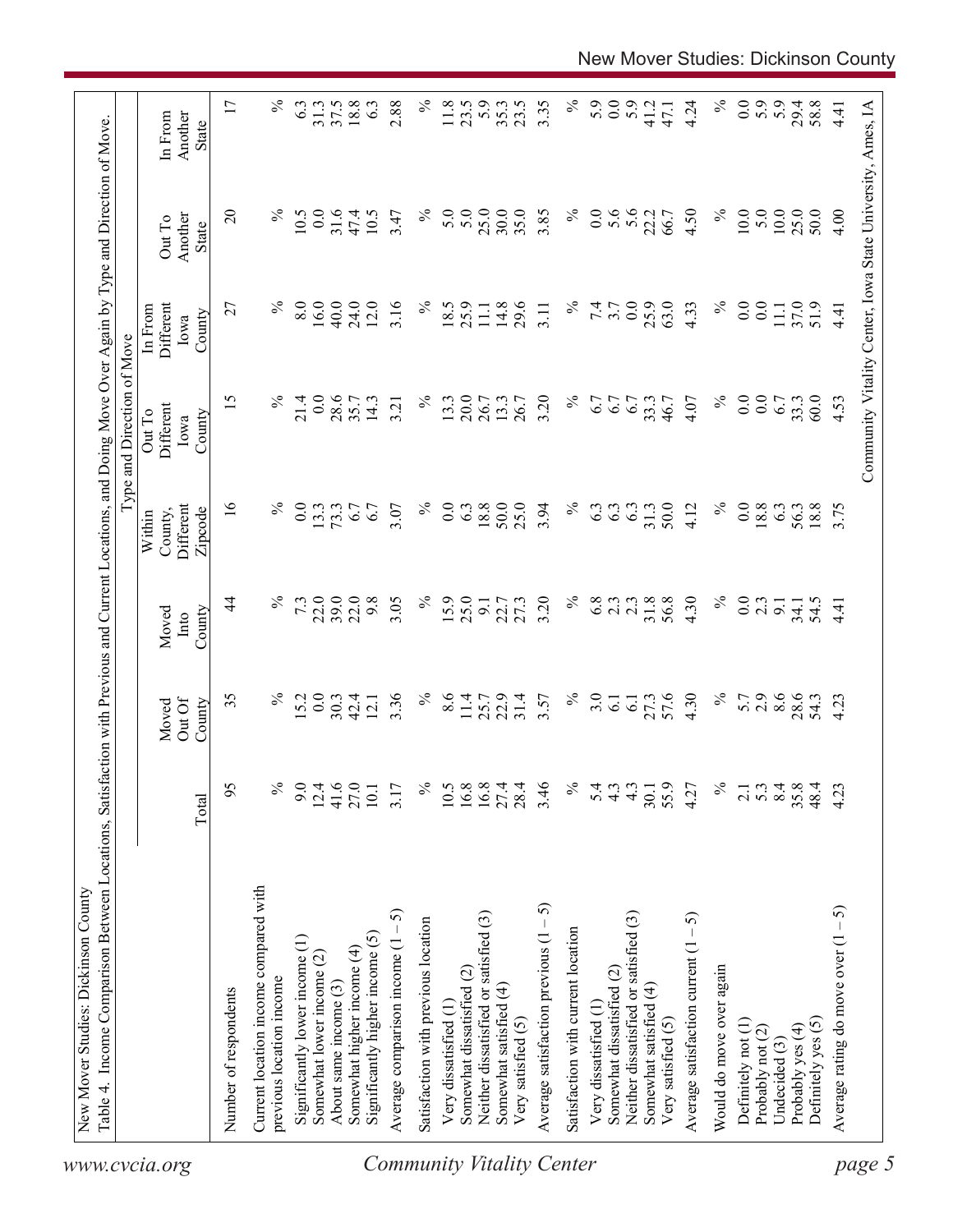| State<br>$\%$<br>24.0<br>$\%$<br>37.0<br>$\%$<br>$7.6$<br>8.4<br>$\%$<br>169<br>$\%$<br>50.9<br>13.6<br>29.0<br>41.0<br>63.0<br>11.0<br>16.9<br>57.6<br>1.8<br>19.3<br>4.2<br>10.2<br>4.7<br>9.1<br>64.7<br>121<br>Another<br>Out To<br><b>State</b><br>$17.0$<br>2.3<br>44.0<br>$\%$<br>25.0<br>17.6<br>$\%$<br>21.7<br>12.6<br>$\%$<br>53.9<br>$\%$<br>10.8<br>57.4<br>6.9<br>$\%$<br>37.0<br>288<br>21.2<br>Different<br>207<br>$3.\overline{5}$<br>29.3<br>12.7<br>23.3<br>36.1<br>In From<br>46.1<br>County<br>Iowa<br>43.0<br>206<br>$\%$<br>$\%$<br>13.8<br>16.8<br>$\%$<br>$\%$<br>45.0<br>18.0<br>$13.8$<br>2.3<br>20.9<br>54.6<br>$\%$<br>6.8<br>20.0<br>289<br>20.8<br>10.2<br>45.4<br>9.4<br>31.2<br>12.7<br>60.1<br>Different<br>Out To<br>County<br>Iowa<br>45.0<br>$\%$<br>85<br>$\%$<br>$\%$<br>25.0<br>28.6<br>$\%$<br>20.0<br>$\%$<br>7.2<br>9.5<br>115<br>24.7<br>54.8<br>14.3<br>29.8<br>13.9<br>50.4<br>45.2<br>10.7<br>15.7<br>$_{0.9}$<br>Different<br>64.3<br>10.7<br>19.1<br>Zipcode<br>County,<br>Within<br>48.0<br>61.9<br>366<br>$\%$<br>18.9<br>14.5<br>$\%$<br>$\%$<br>8.6<br>20.5<br>$\%$<br>$\%$<br>21.9<br>$12.4$<br>1.6<br>50.4<br>49.6<br>30.3<br>10.7<br>38.5<br>498<br>36.5<br>27.5<br>16.3<br>$\overline{9}$<br>$\overline{4}$<br>County<br>Moved<br>Into<br>$\%$<br>$\%$<br>$\%$<br>$\%$<br>42.0<br>22.0<br>9.8<br>$\%$<br>15.8<br>9.0<br>5.8<br>26.0<br>11.8<br>458<br>22.0<br>42.3<br>61.8<br>13.3<br>47.2<br>$10.5$<br>2.2<br>327<br>16.7<br>18.1<br>57.7<br>Out Of<br>County<br>Moved<br>$\%$<br>$\frac{173}{2800}$<br>$\frac{3}{1088}$<br>$\%$<br>22.0<br>737<br>46.0<br>21.3<br>$\%$<br>54.5<br>45.5<br>$\%$<br>16.3<br>$\%$<br>$38.4$<br>$22.3$<br>15.7<br>1.6<br>13.2<br>12.0<br>62.4<br>9.4<br>1,011<br>$\overline{51}$<br>Total<br>% Some college or vocational training<br>% High school graduate or equivalent<br>Work, income, retirement, education<br>Highest level of education completed<br>% Less than high school graduate<br>Community, services, amenities<br>Most important reason for moving<br>% Bachelor degree or more<br>% Divorced or separated<br>Family, friends, health<br>Number of respondents<br>Selected age categories<br>% Associate degree<br>Number of reasons <sup>1</sup><br>Median age in years<br>% Age 70 or older<br>% Never married<br>Type of reason<br>% Age $25 - 34$<br>Marital status<br>% Widowed<br>% Married<br>% Female<br>Housing<br>% Male<br>Other<br>Gender | Number of reasons exceeds number of respondents because some respondents gave more than one reason. |  |  | Type and Direction of Move |  |                    |
|---------------------------------------------------------------------------------------------------------------------------------------------------------------------------------------------------------------------------------------------------------------------------------------------------------------------------------------------------------------------------------------------------------------------------------------------------------------------------------------------------------------------------------------------------------------------------------------------------------------------------------------------------------------------------------------------------------------------------------------------------------------------------------------------------------------------------------------------------------------------------------------------------------------------------------------------------------------------------------------------------------------------------------------------------------------------------------------------------------------------------------------------------------------------------------------------------------------------------------------------------------------------------------------------------------------------------------------------------------------------------------------------------------------------------------------------------------------------------------------------------------------------------------------------------------------------------------------------------------------------------------------------------------------------------------------------------------------------------------------------------------------------------------------------------------------------------------------------------------------------------------------------------------------------------------------------------------------------------------------------------------------------------------------------------------------------------------------------------------------------------------------------------------------------------------------------------------------------------------------------------------------------------------------------------------------------------------------------------------------------------------------------------------------------------------------------------------------|-----------------------------------------------------------------------------------------------------|--|--|----------------------------|--|--------------------|
|                                                                                                                                                                                                                                                                                                                                                                                                                                                                                                                                                                                                                                                                                                                                                                                                                                                                                                                                                                                                                                                                                                                                                                                                                                                                                                                                                                                                                                                                                                                                                                                                                                                                                                                                                                                                                                                                                                                                                                                                                                                                                                                                                                                                                                                                                                                                                                                                                                                               |                                                                                                     |  |  |                            |  | Another<br>In From |
| 53.5                                                                                                                                                                                                                                                                                                                                                                                                                                                                                                                                                                                                                                                                                                                                                                                                                                                                                                                                                                                                                                                                                                                                                                                                                                                                                                                                                                                                                                                                                                                                                                                                                                                                                                                                                                                                                                                                                                                                                                                                                                                                                                                                                                                                                                                                                                                                                                                                                                                          |                                                                                                     |  |  |                            |  | 159                |
|                                                                                                                                                                                                                                                                                                                                                                                                                                                                                                                                                                                                                                                                                                                                                                                                                                                                                                                                                                                                                                                                                                                                                                                                                                                                                                                                                                                                                                                                                                                                                                                                                                                                                                                                                                                                                                                                                                                                                                                                                                                                                                                                                                                                                                                                                                                                                                                                                                                               |                                                                                                     |  |  |                            |  |                    |
|                                                                                                                                                                                                                                                                                                                                                                                                                                                                                                                                                                                                                                                                                                                                                                                                                                                                                                                                                                                                                                                                                                                                                                                                                                                                                                                                                                                                                                                                                                                                                                                                                                                                                                                                                                                                                                                                                                                                                                                                                                                                                                                                                                                                                                                                                                                                                                                                                                                               |                                                                                                     |  |  |                            |  | $\%$               |
| $\%$<br>14.6<br>31.6<br>$\%$<br>℅<br>$\%$<br>5.7<br>14.5<br>12.0<br>5.0<br>8.2<br>40.5<br>210<br>6.2<br>0.5<br>43.9<br>22.9<br>67.7<br>33.3<br>56.1<br>37.1                                                                                                                                                                                                                                                                                                                                                                                                                                                                                                                                                                                                                                                                                                                                                                                                                                                                                                                                                                                                                                                                                                                                                                                                                                                                                                                                                                                                                                                                                                                                                                                                                                                                                                                                                                                                                                                                                                                                                                                                                                                                                                                                                                                                                                                                                                   |                                                                                                     |  |  |                            |  | 17.0<br>15.1       |
|                                                                                                                                                                                                                                                                                                                                                                                                                                                                                                                                                                                                                                                                                                                                                                                                                                                                                                                                                                                                                                                                                                                                                                                                                                                                                                                                                                                                                                                                                                                                                                                                                                                                                                                                                                                                                                                                                                                                                                                                                                                                                                                                                                                                                                                                                                                                                                                                                                                               |                                                                                                     |  |  |                            |  |                    |
|                                                                                                                                                                                                                                                                                                                                                                                                                                                                                                                                                                                                                                                                                                                                                                                                                                                                                                                                                                                                                                                                                                                                                                                                                                                                                                                                                                                                                                                                                                                                                                                                                                                                                                                                                                                                                                                                                                                                                                                                                                                                                                                                                                                                                                                                                                                                                                                                                                                               |                                                                                                     |  |  |                            |  |                    |
|                                                                                                                                                                                                                                                                                                                                                                                                                                                                                                                                                                                                                                                                                                                                                                                                                                                                                                                                                                                                                                                                                                                                                                                                                                                                                                                                                                                                                                                                                                                                                                                                                                                                                                                                                                                                                                                                                                                                                                                                                                                                                                                                                                                                                                                                                                                                                                                                                                                               |                                                                                                     |  |  |                            |  |                    |
|                                                                                                                                                                                                                                                                                                                                                                                                                                                                                                                                                                                                                                                                                                                                                                                                                                                                                                                                                                                                                                                                                                                                                                                                                                                                                                                                                                                                                                                                                                                                                                                                                                                                                                                                                                                                                                                                                                                                                                                                                                                                                                                                                                                                                                                                                                                                                                                                                                                               |                                                                                                     |  |  |                            |  |                    |
|                                                                                                                                                                                                                                                                                                                                                                                                                                                                                                                                                                                                                                                                                                                                                                                                                                                                                                                                                                                                                                                                                                                                                                                                                                                                                                                                                                                                                                                                                                                                                                                                                                                                                                                                                                                                                                                                                                                                                                                                                                                                                                                                                                                                                                                                                                                                                                                                                                                               |                                                                                                     |  |  |                            |  |                    |
|                                                                                                                                                                                                                                                                                                                                                                                                                                                                                                                                                                                                                                                                                                                                                                                                                                                                                                                                                                                                                                                                                                                                                                                                                                                                                                                                                                                                                                                                                                                                                                                                                                                                                                                                                                                                                                                                                                                                                                                                                                                                                                                                                                                                                                                                                                                                                                                                                                                               |                                                                                                     |  |  |                            |  |                    |
|                                                                                                                                                                                                                                                                                                                                                                                                                                                                                                                                                                                                                                                                                                                                                                                                                                                                                                                                                                                                                                                                                                                                                                                                                                                                                                                                                                                                                                                                                                                                                                                                                                                                                                                                                                                                                                                                                                                                                                                                                                                                                                                                                                                                                                                                                                                                                                                                                                                               |                                                                                                     |  |  |                            |  |                    |
|                                                                                                                                                                                                                                                                                                                                                                                                                                                                                                                                                                                                                                                                                                                                                                                                                                                                                                                                                                                                                                                                                                                                                                                                                                                                                                                                                                                                                                                                                                                                                                                                                                                                                                                                                                                                                                                                                                                                                                                                                                                                                                                                                                                                                                                                                                                                                                                                                                                               |                                                                                                     |  |  |                            |  |                    |
|                                                                                                                                                                                                                                                                                                                                                                                                                                                                                                                                                                                                                                                                                                                                                                                                                                                                                                                                                                                                                                                                                                                                                                                                                                                                                                                                                                                                                                                                                                                                                                                                                                                                                                                                                                                                                                                                                                                                                                                                                                                                                                                                                                                                                                                                                                                                                                                                                                                               |                                                                                                     |  |  |                            |  |                    |
|                                                                                                                                                                                                                                                                                                                                                                                                                                                                                                                                                                                                                                                                                                                                                                                                                                                                                                                                                                                                                                                                                                                                                                                                                                                                                                                                                                                                                                                                                                                                                                                                                                                                                                                                                                                                                                                                                                                                                                                                                                                                                                                                                                                                                                                                                                                                                                                                                                                               |                                                                                                     |  |  |                            |  |                    |
|                                                                                                                                                                                                                                                                                                                                                                                                                                                                                                                                                                                                                                                                                                                                                                                                                                                                                                                                                                                                                                                                                                                                                                                                                                                                                                                                                                                                                                                                                                                                                                                                                                                                                                                                                                                                                                                                                                                                                                                                                                                                                                                                                                                                                                                                                                                                                                                                                                                               |                                                                                                     |  |  |                            |  |                    |
|                                                                                                                                                                                                                                                                                                                                                                                                                                                                                                                                                                                                                                                                                                                                                                                                                                                                                                                                                                                                                                                                                                                                                                                                                                                                                                                                                                                                                                                                                                                                                                                                                                                                                                                                                                                                                                                                                                                                                                                                                                                                                                                                                                                                                                                                                                                                                                                                                                                               |                                                                                                     |  |  |                            |  |                    |
|                                                                                                                                                                                                                                                                                                                                                                                                                                                                                                                                                                                                                                                                                                                                                                                                                                                                                                                                                                                                                                                                                                                                                                                                                                                                                                                                                                                                                                                                                                                                                                                                                                                                                                                                                                                                                                                                                                                                                                                                                                                                                                                                                                                                                                                                                                                                                                                                                                                               |                                                                                                     |  |  |                            |  |                    |
|                                                                                                                                                                                                                                                                                                                                                                                                                                                                                                                                                                                                                                                                                                                                                                                                                                                                                                                                                                                                                                                                                                                                                                                                                                                                                                                                                                                                                                                                                                                                                                                                                                                                                                                                                                                                                                                                                                                                                                                                                                                                                                                                                                                                                                                                                                                                                                                                                                                               |                                                                                                     |  |  |                            |  |                    |
|                                                                                                                                                                                                                                                                                                                                                                                                                                                                                                                                                                                                                                                                                                                                                                                                                                                                                                                                                                                                                                                                                                                                                                                                                                                                                                                                                                                                                                                                                                                                                                                                                                                                                                                                                                                                                                                                                                                                                                                                                                                                                                                                                                                                                                                                                                                                                                                                                                                               |                                                                                                     |  |  |                            |  |                    |
|                                                                                                                                                                                                                                                                                                                                                                                                                                                                                                                                                                                                                                                                                                                                                                                                                                                                                                                                                                                                                                                                                                                                                                                                                                                                                                                                                                                                                                                                                                                                                                                                                                                                                                                                                                                                                                                                                                                                                                                                                                                                                                                                                                                                                                                                                                                                                                                                                                                               |                                                                                                     |  |  |                            |  |                    |
|                                                                                                                                                                                                                                                                                                                                                                                                                                                                                                                                                                                                                                                                                                                                                                                                                                                                                                                                                                                                                                                                                                                                                                                                                                                                                                                                                                                                                                                                                                                                                                                                                                                                                                                                                                                                                                                                                                                                                                                                                                                                                                                                                                                                                                                                                                                                                                                                                                                               |                                                                                                     |  |  |                            |  |                    |
|                                                                                                                                                                                                                                                                                                                                                                                                                                                                                                                                                                                                                                                                                                                                                                                                                                                                                                                                                                                                                                                                                                                                                                                                                                                                                                                                                                                                                                                                                                                                                                                                                                                                                                                                                                                                                                                                                                                                                                                                                                                                                                                                                                                                                                                                                                                                                                                                                                                               |                                                                                                     |  |  |                            |  |                    |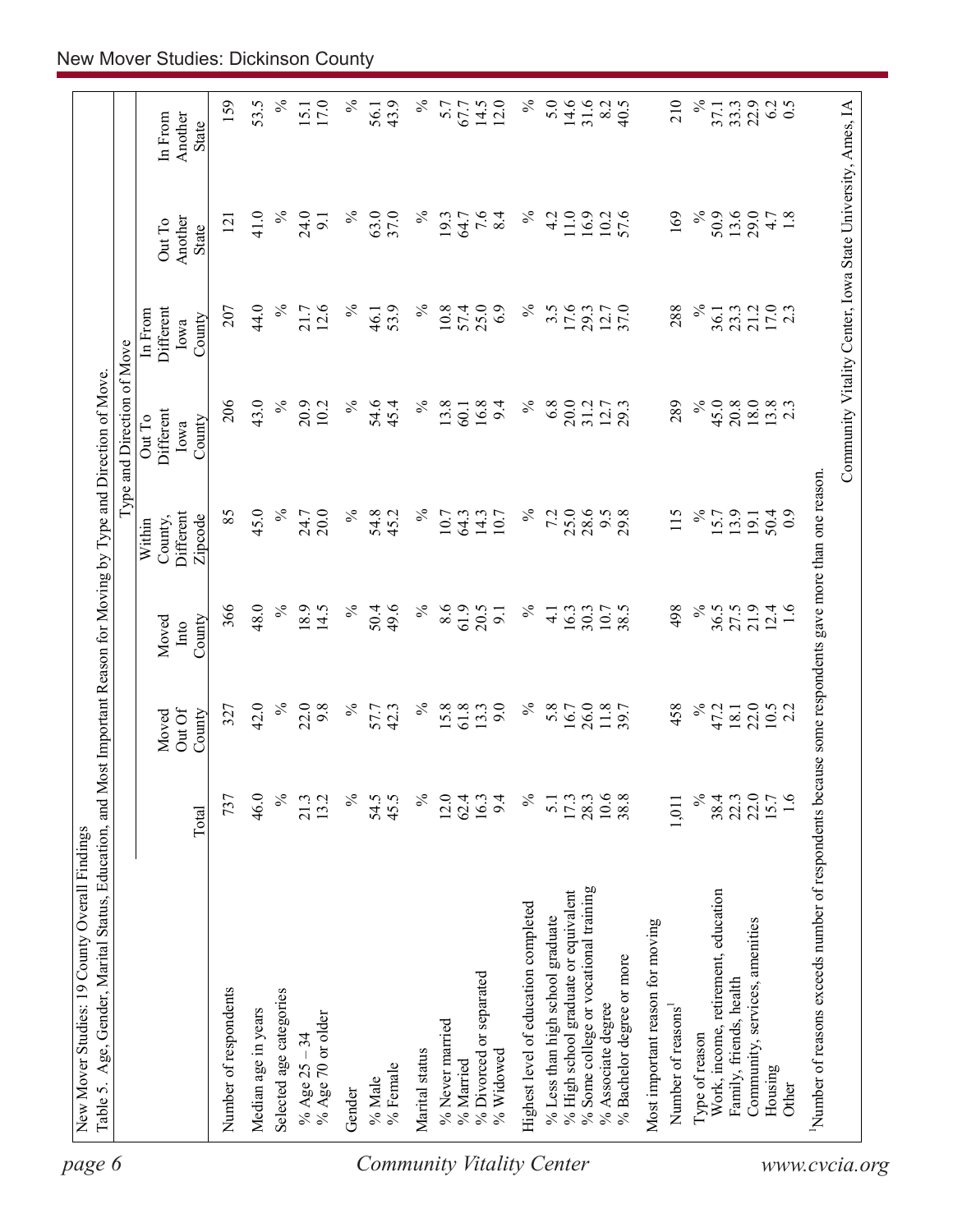| www.cvcia.org                    | Table 6. Factors in Moving Decision by Type and Direction of Move. |                  |                           |                         | Within                          | Type and Direction of Move<br>Out To | In From                     |                                                            |                                    |
|----------------------------------|--------------------------------------------------------------------|------------------|---------------------------|-------------------------|---------------------------------|--------------------------------------|-----------------------------|------------------------------------------------------------|------------------------------------|
|                                  |                                                                    | Total            | Out Of<br>County<br>Moved | County<br>Moved<br>Into | Different<br>Zipcode<br>County, | Different<br>County<br>Iowa          | Different<br>County<br>Iowa | Another<br>Out To<br>State                                 | Another<br>In From<br><b>State</b> |
|                                  | Number of respondents                                              | 737              | 327                       | 366                     | 85                              | 206                                  | 207                         | $\overline{121}$                                           | 159                                |
|                                  | Factors in Moving Decision                                         | $%$ Yes          | $%$ Yes                   | $%$ Yes                 | $%$ Yes                         | $%$ Yes                              | $%$ Yes                     | $%$ Yes                                                    | $%$ Yes                            |
|                                  | Moved, commuted, same employer                                     | 14.2             | 12.6                      | 13.3                    | 28.8                            | 16.7                                 | 18.8                        | 5.5                                                        | $6\dot{4}$                         |
|                                  | Job transfer by employer to location                               | 7.6              | 9.8                       | $\overline{7.1}$        |                                 | 7.8                                  | $\frac{0}{4}$               | 13.4                                                       | $11.0$                             |
|                                  | Laid off from previous job                                         | 4.9              | 7.9                       | 3.4                     | 0.0                             | 8.3                                  | $\overline{3}$ .            | $\overline{7.1}$                                           | 3.9                                |
|                                  | New job with new employer                                          | 26.7             |                           | 24.7                    | 3.8                             | 29.7                                 | 25.6                        | 42.1                                                       | 23.5                               |
|                                  | Moved to look for new job or work                                  | 16.5             | $34.3$<br>19.4            | 15.9                    | 5.0                             | 15.0                                 | 13.6                        | 27.0                                                       | 18.8                               |
|                                  | Retired from previous employment                                   | 14.4             | $\overline{111}$          | 16.9                    | 12.2                            | 10.8                                 | 14.6                        | 11.7                                                       | 19.9                               |
|                                  | To be nearer parents                                               | 23.7             | 21.0                      | 30.5                    |                                 | 19.7                                 | 30.2                        | 23.1                                                       | 30.9                               |
|                                  | To be nearer children                                              | 20.1             | 21.3                      | 22.3                    | 7.5                             | 24.4                                 | 19.7                        | 16.0                                                       | 25.6                               |
|                                  | To live with spouse or partner                                     |                  | 15.5                      | 14.3                    | 16.5                            | 17.6                                 | 19.0                        | 12.0                                                       | 8.0                                |
|                                  | To be nearer siblings, other relatives                             | 15.0<br>30.5     | 26.6                      | 38.4                    | $\Box$                          | 24.7                                 | 34.3                        | 29.7                                                       | 43.6                               |
|                                  | To be nearer friends, acquaintances                                | 29.6             | 29.3                      | 32.6                    | 21.5                            | 30.7                                 | 34.8                        | 27.0                                                       | 29.6                               |
|                                  | Change in marital status                                           | 13.2             | 12.1                      | 13.3                    | 16.0                            | 12.6                                 | 16.0                        | 11.1                                                       | 9.8                                |
|                                  | Place easier find spouse or partner                                | 7.9              | 12.7                      | 4.2                     | 3.7                             | 9.6                                  |                             | 17.9                                                       | 2.6                                |
|                                  | Decline in health                                                  | 10.4             | 7.6                       | 11.5                    | 12.3                            | 8.5                                  | 5.5                         | 6.0                                                        | 17.4                               |
| <b>Community Vitality Center</b> | Take care aging parents                                            | 5.9              | $\overline{51}$           | $\frac{6}{7}$           |                                 |                                      | 5.5                         | 6.0                                                        | 10.4                               |
|                                  | Find less congested place to live                                  | 28.2             | 15.2                      | 39.2                    | 27.2                            | 20.6                                 | 32.3                        | 6.0                                                        | 48.1                               |
|                                  | Find safer place to live                                           | 26.1             | 15.9                      | 35.9                    |                                 | 21.3                                 | 30.0                        | 6.8                                                        | 43.5                               |
|                                  | Live in desirable natural environment                              | 35.8             | 29.9                      | 43.5                    | $18.5$<br>25.9                  | 31.0                                 | 43.8                        | 28.2                                                       | 43.1                               |
|                                  | More outdoor recreation                                            | 29.3             | 28.3                      | $31.7$<br>$15.8$        | 22.2                            | 24.2                                 | 36.1                        | 35.0                                                       | 26.0                               |
|                                  | Find arts, entertainment, cultural                                 | 23.7             | 36.1                      |                         | 6.2                             | 28.1                                 | 16.9                        | 49.6                                                       | 14.3                               |
|                                  | Find simpler pace of life                                          | $36.8$<br>$22.4$ | 25.2                      | 49.6                    | 24.7                            | 30.0                                 | 44.8                        | 16.9                                                       | 55.8                               |
|                                  | Find more exciting lifestyle                                       |                  | 31.3                      | 17.7                    | 8.6                             | 25.0                                 | 21.4                        | 41.9                                                       | 13.0                               |
|                                  | Live someplace new, have fresh start                               | 41.4             | 39.5                      | 43.2                    | 37.0                            | 38.2                                 | 43.8                        | 41.7                                                       | 42.5                               |
|                                  | Lower cost of housing                                              | 31.7             | 20.1                      | 41.5                    | 32.9                            | 26.3                                 | 35.3                        | 9.5                                                        | 49.4                               |
|                                  | Have lower taxes                                                   | 25.5             | 18.6                      | 34.0                    | 15.9                            | 18.5                                 | 30.3                        | 19.0                                                       | 38.8                               |
|                                  | Have better internet, tv, phone                                    | 8.3              | 12.4                      | 6.2                     | 1.2                             | 11.6                                 | $8.\overline{5}$            | 13.8                                                       | $3.\overline{3}$                   |
|                                  | Find better quality local schools                                  | 14.0             | 12.1                      | 17.3                    | 8.6                             | 13.7                                 | 16.6                        | 9.4                                                        | 18.2                               |
|                                  | Opportunities children to achieve                                  | 19.3             |                           | 19.2                    | 14.8                            | 20.8                                 | 19.0                        | 20.5                                                       | 19.5                               |
|                                  | Have more ethnic diversity                                         | 10.3             | 20.7<br>16.9              | $5.9$<br>6.3            |                                 | $9.\overline{6}$<br>3.1              | 7.0                         | 29.3                                                       |                                    |
|                                  | Have less ethnic diversity                                         | $4\overline{4}$  | 2.6                       |                         | $\frac{2}{3}$ .7                |                                      | 4.0                         |                                                            | $4.6$<br>9.2                       |
| page                             | Respondents could respond "Yes" to more than one factor            |                  |                           |                         |                                 |                                      |                             |                                                            |                                    |
|                                  |                                                                    |                  |                           |                         |                                 |                                      |                             |                                                            |                                    |
|                                  |                                                                    |                  |                           |                         |                                 |                                      |                             | Community Vitality Center, Iowa State University, Ames, IA |                                    |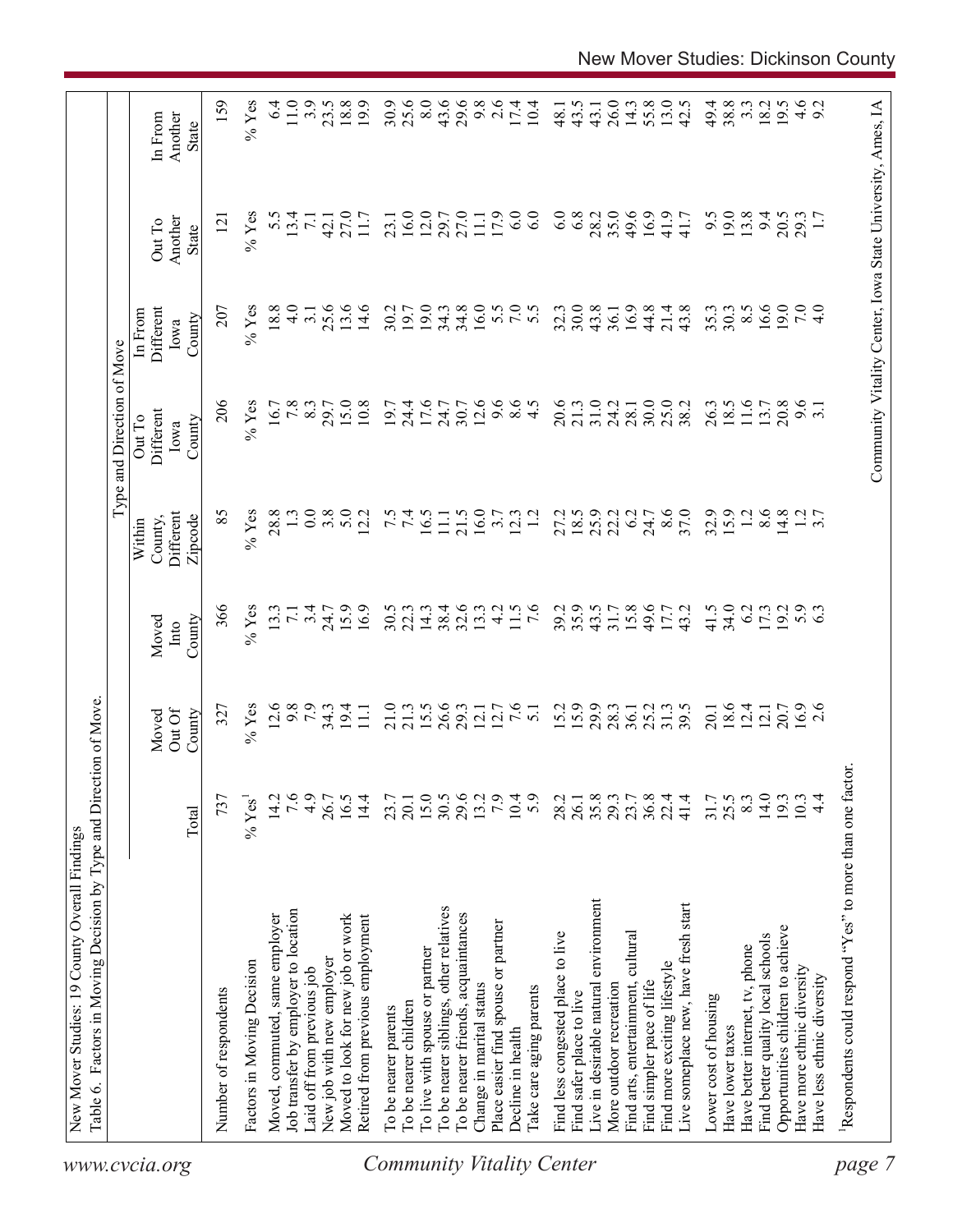| page 8                    |                                                                        |                      |                           |                         |                                           | Type and Direction of Move                                 |                                        |                            |                             |
|---------------------------|------------------------------------------------------------------------|----------------------|---------------------------|-------------------------|-------------------------------------------|------------------------------------------------------------|----------------------------------------|----------------------------|-----------------------------|
|                           |                                                                        | Total                | Out Of<br>County<br>Moved | County<br>Moved<br>Into | Different<br>Zipcode<br>County,<br>Within | Different<br>Out To<br>County<br>Iowa                      | Different<br>In From<br>County<br>Iowa | Another<br>Out To<br>State | In From<br>Another<br>State |
|                           | Number of respondents                                                  | 737                  | 327                       | 366                     | 85                                        | 206                                                        | 207                                    | $\overline{5}$             | 159                         |
|                           | Previously had lived:                                                  | $%$ Yes              | $%$ Yes                   | $%$ Yes                 | $%$ Yes                                   | $%$ Yes                                                    | $%$ Yes                                | $\%$ Yes                   | $%$ Yes                     |
|                           | In current state                                                       | 77.2                 | 73.9                      | 77.6                    | 97.5                                      | 95.5                                                       | 96.9                                   | 36.8                       | 53.5                        |
|                           | In current county                                                      | 38.6                 | 28.3                      | 34.3                    | 100.0                                     | 33.9                                                       | 36.5                                   | 31.5                       | 33.9                        |
|                           | In or near current city/town                                           | 34.2                 | 28.5                      | 32.3                    | 69.9                                      | 34.0                                                       | 35.6                                   | 18.7                       | 27.9                        |
|                           | Used source of information for move                                    | $%$ Yes <sup>1</sup> | $%$ Yes                   | $%$ Yes                 | $\%$ Yes                                  | $%$ Yes                                                    | $%$ Yes                                | $%$ Yes                    | $%$ Yes                     |
|                           | Internet                                                               | 31.2                 |                           | 30.3                    | 14.1                                      | 26.7                                                       | 24.6                                   | 49.6                       | 37.7                        |
|                           | TV, magazines, newspapers                                              | 22.3                 | $35.2$<br>$24.8$          | 20.5                    | 20.0                                      | 22.8                                                       | 22.7                                   | 28.1                       | 17.6                        |
|                           | Current community resident                                             | 22.0                 | 21.4                      | 23.0                    | 18.8                                      | 19.4                                                       | 20.8                                   | 24.8                       | $25.8$<br>$22.6$            |
|                           | Employer or co-workers                                                 | 23.6                 | 26.3                      | 23.5                    | 16.5                                      | 25.2                                                       | 24.2                                   | 28.                        |                             |
|                           | Friends and acquaintances                                              | 36.6                 | 39.4                      | 35.0                    | 34.1                                      | 36.4                                                       | 38.6                                   | 44.6                       | 30.2                        |
|                           | Family                                                                 | 41.2                 | 37.0                      | 44.0                    | 42.4                                      | 37.4                                                       | 41.5                                   | 36.4                       | 47.2                        |
| Community Vitality Center | Travel or vacation to new location<br>Attended school or college there | 14.2<br>6.9          | 15.6<br>7.0               | 15.8<br>63              | 2.4<br>$\overline{7.1}$                   | 10.2<br>$7\cdot3$                                          | 12.6<br>3.9                            | 24.8<br>6.6                | 9.4<br>20.1                 |
|                           | Ease of finding housing at new location                                | $\%$                 | $\%$                      | $\%$                    | $\%$                                      | $\%$                                                       | $\%$                                   | $\%$                       | $\%$                        |
|                           | Very difficult (1)                                                     | 8.8                  | 5.9                       | 12.2                    | 9.4                                       | 7.8                                                        | 9.3                                    | 2.5                        | 16.0                        |
|                           | Somewhat difficult (2)                                                 | 20.6                 | 24.2                      | 18.1                    | 18.8                                      | 23.0                                                       | 18.6                                   | 26.3                       | 17.3                        |
|                           | Neither difficult or easy (3)                                          | 16.5                 | 15.2                      | 15.3                    | 21.2                                      | 14.7                                                       | 17.2                                   | 16.1                       | 12.8                        |
|                           | Somewhat easy (4)<br>Very easy $(5)$                                   | 31.6<br>22.4         | 32.0<br>22.7              | 31.4<br>23.1            | 20.0<br>30.6                              | 30.9<br>23.5                                               | 31.4<br>23.5                           | 33.9<br>21.2               | 22.4<br>31.4                |
|                           | 5<br>Average rating finding housing (1                                 | 3.47                 | 3.51                      | 3.43                    | 3.44                                      | 3.47                                                       | 3.49                                   | 3.58                       | 3.36                        |
|                           | Household income for 2004                                              | $\%$                 | $\%$                      | $\%$                    | $\%$                                      | $\%$                                                       | $\%$                                   | $\%$                       | $\%$                        |
|                           | Less than $$20,000$ $(1)$                                              | 17.3                 | 16.0                      | 18.8                    | 19.0                                      | 18.0                                                       | 18.4                                   | 12.6                       | 19.4                        |
|                           | $$20,000 - $34,999 (2)$                                                | 23.0                 | 21.6                      | 23.3                    | 26.6                                      | 25.0                                                       | 24.3                                   | 16.0                       | 21.9                        |
|                           | $$35,000 - $49,999(3)$                                                 |                      | 18.2                      |                         | 22.8                                      | 18.0                                                       | 20.4                                   | 18.5                       | 14.2                        |
|                           | $$50,000 - $69,999 (4)$                                                | 18.5                 | 18.2                      | 19.1                    | 15.2                                      | 18.0                                                       | 21.4                                   | 18.5                       | 16.1                        |
|                           | $$70,000 - $99,999(5)$                                                 | 12.4                 | 13.8                      | 11.9                    | 8.9                                       | 12.5                                                       | 12.6                                   | 16.0                       | 11.0                        |
|                           | $\widehat{\circ}$<br>$$100,000 - $149,999$                             | 7.7                  | $8.\overline{5}$          | 72                      | $3.\overline{8}$                          | 6.5                                                        | $\frac{1}{5}$                          | 11.8                       | 14.8                        |
|                           | \$150,000 or more $(7)$                                                | 2.9                  | $3.\overline{8}$          | $\overline{1.9}$        | 3.8                                       | 2.0                                                        |                                        | 6.7                        | 2.6                         |
|                           | Average income category $(1 - 7)$                                      | 3.20                 | 3.33                      | 3.11                    | 2.95                                      | 3.10                                                       | 2.96                                   | 3.71                       | 3.32                        |
| www.cvcia.org             | Respondents could respond "Yes" to more than one factor.               |                      |                           |                         |                                           |                                                            |                                        |                            |                             |
|                           |                                                                        |                      |                           |                         |                                           | Community Vitality Center, Iowa State University, Ames, IA |                                        |                            |                             |
|                           |                                                                        |                      |                           |                         |                                           |                                                            |                                        |                            |                             |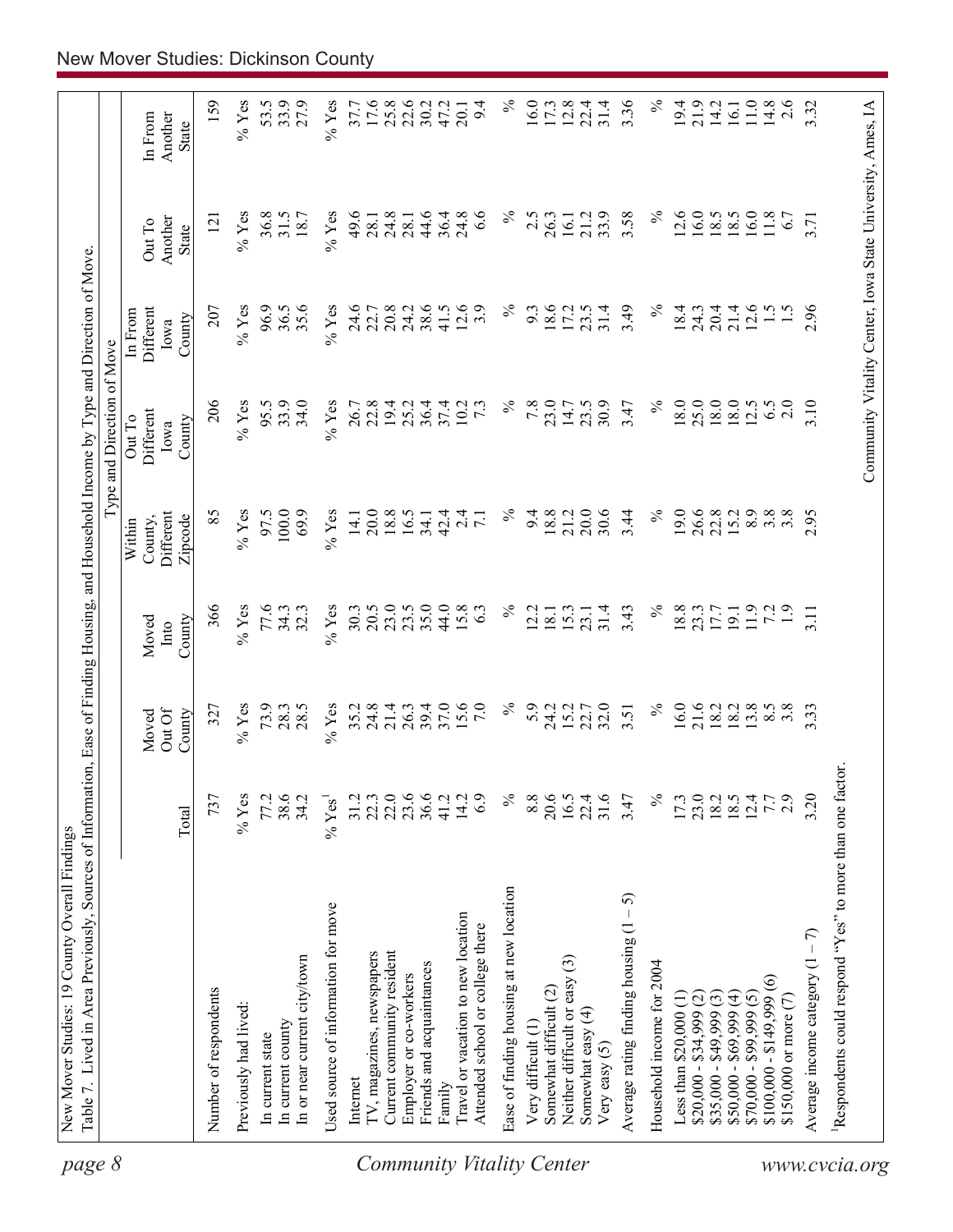| $\%$<br>4.9<br>35.4<br>207<br>$\%$<br>9.8<br>46.6<br>11.8<br>3.10<br>$\%$<br>16.0<br>26.2<br>34.0<br>$\%$<br>6.9<br>7.4<br>4.09<br>2.9<br>6.8<br>50.0<br>Different<br>11.8<br>11.7<br>3.54<br>27.1<br>51.7<br>12.1<br>20.1<br>In From<br>County<br>Iowa<br>206<br>24.9<br>48.8<br>3.94<br>$\%$<br>7.0<br>11.9<br>46.8<br>26.9<br>7.5<br>3.16<br>$\%$<br>16.1<br>17.6<br>$\%$<br>9.8<br>2.0<br>4.9<br>46.6<br>27.3<br>26.3<br>3.38<br>9.3<br>73<br>8.3<br>38.2<br>12.7<br>Different<br>Out To<br>County<br>Iowa<br>85<br>℅<br>$\%$<br>57.6<br>$\%$<br>3.8<br>7.5<br>63.8<br>7.5<br>3.18<br>$\%$<br>28.2<br>4.28<br>17.5<br>11.8<br>15.3<br>4.7<br>5.9<br>$3.\overline{5}$<br>$\overline{12}$<br>Different<br>9.4<br>29.4<br>3.67<br>9.4<br>29.4<br>52.9<br>$\overline{7.1}$<br>34.1<br>County,<br>Zipcode<br>Within<br>9.0<br>366<br>$\%$<br>$\%$<br>15.9<br>29.0<br>3.59<br>$\%$<br>$7.8$<br>8.4<br>44.8<br>3.94<br>$\%$<br>3.6<br>4.7<br>10.4<br>13.3<br>19.2<br>9.7<br>2.93<br>11.5<br>34.5<br>9.5<br>29.5<br>33.0<br>48.4<br>16.1<br>41.7<br>County<br>Moved<br>$\mathbf{Int} \mathbf{O}$<br>16.9<br>$\%$<br>27.6<br>$\%$<br>6.9<br>15.0<br>3.35<br>$\%$<br>3.50<br>5.9<br>50.0<br>$\%$<br>10.7<br>38.2<br>29.2<br>11.4<br>14.8<br>26.5<br>30.5<br>8.7<br>7.8<br>4.03<br>48.8<br>327<br>$4.\overline{3}$<br>8.7<br>$\overline{3}$ .<br>35.1<br>Out Of<br>Moved<br>County<br>29.5<br>$\%$<br>6.6<br>$\%$<br>737<br>$\%$<br>41.9<br>11.8<br>$\%$<br>12.7<br>7.6<br>29.4<br>9.7<br>33.2<br>48.9<br>11.0<br>3.13<br>11.2<br>14.7<br>3.57<br>8.1<br>48.3<br>4.03<br>3.2<br>5.1<br>12.1<br>23.1<br>Total<br>Current location income compared with<br>Average satisfaction previous $(1 - 5)$<br>Average comparison income $(1 - 5)$<br>Neither dissatisfied or satisfied (3)<br>Neither dissatisfied or satisfied (3)<br>Average satisfaction current $(1 - 5)$<br>Satisfaction with previous location<br>Satisfaction with current location<br>Significantly higher income $(5)$<br>Significantly lower income (1)<br>Somewhat higher income (4)<br>Somewhat lower income (2)<br>Would do move over again<br>Somewhat dissatisfied (2)<br>Somewhat dissatisfied (2)<br>previous location income<br>About same income (3)<br>Somewhat satisfied (4)<br>Somewhat satisfied (4)<br>Number of respondents<br>Very dissatisfied (1<br>Very dissatisfied (1<br>Very satisfied (5)<br>Very satisfied (5)<br>Definitely yes (5)<br>Definitely not (1)<br>Probably yes (4)<br>Probably not (2)<br>Undecided $(3)$ |  |  | Type and Direction of Move |                                   |                                    |
|--------------------------------------------------------------------------------------------------------------------------------------------------------------------------------------------------------------------------------------------------------------------------------------------------------------------------------------------------------------------------------------------------------------------------------------------------------------------------------------------------------------------------------------------------------------------------------------------------------------------------------------------------------------------------------------------------------------------------------------------------------------------------------------------------------------------------------------------------------------------------------------------------------------------------------------------------------------------------------------------------------------------------------------------------------------------------------------------------------------------------------------------------------------------------------------------------------------------------------------------------------------------------------------------------------------------------------------------------------------------------------------------------------------------------------------------------------------------------------------------------------------------------------------------------------------------------------------------------------------------------------------------------------------------------------------------------------------------------------------------------------------------------------------------------------------------------------------------------------------------------------------------------------------------------------------------------------------------------------------------------------------------------------------------------------------------------------------------------------------------------------------------------------------------------------------------------------------------------------------------------------------------------------------------------------------------------------------------------------------------------------------------------------------------------------------------------------------------------------------------------------|--|--|----------------------------|-----------------------------------|------------------------------------|
|                                                                                                                                                                                                                                                                                                                                                                                                                                                                                                                                                                                                                                                                                                                                                                                                                                                                                                                                                                                                                                                                                                                                                                                                                                                                                                                                                                                                                                                                                                                                                                                                                                                                                                                                                                                                                                                                                                                                                                                                                                                                                                                                                                                                                                                                                                                                                                                                                                                                                                        |  |  |                            | Another<br>Out To<br><b>State</b> | Another<br>In From<br><b>State</b> |
|                                                                                                                                                                                                                                                                                                                                                                                                                                                                                                                                                                                                                                                                                                                                                                                                                                                                                                                                                                                                                                                                                                                                                                                                                                                                                                                                                                                                                                                                                                                                                                                                                                                                                                                                                                                                                                                                                                                                                                                                                                                                                                                                                                                                                                                                                                                                                                                                                                                                                                        |  |  |                            | 121                               | 159                                |
|                                                                                                                                                                                                                                                                                                                                                                                                                                                                                                                                                                                                                                                                                                                                                                                                                                                                                                                                                                                                                                                                                                                                                                                                                                                                                                                                                                                                                                                                                                                                                                                                                                                                                                                                                                                                                                                                                                                                                                                                                                                                                                                                                                                                                                                                                                                                                                                                                                                                                                        |  |  |                            |                                   |                                    |
|                                                                                                                                                                                                                                                                                                                                                                                                                                                                                                                                                                                                                                                                                                                                                                                                                                                                                                                                                                                                                                                                                                                                                                                                                                                                                                                                                                                                                                                                                                                                                                                                                                                                                                                                                                                                                                                                                                                                                                                                                                                                                                                                                                                                                                                                                                                                                                                                                                                                                                        |  |  |                            | $\%$                              | $\%$                               |
| <b>Community Vitality Center</b>                                                                                                                                                                                                                                                                                                                                                                                                                                                                                                                                                                                                                                                                                                                                                                                                                                                                                                                                                                                                                                                                                                                                                                                                                                                                                                                                                                                                                                                                                                                                                                                                                                                                                                                                                                                                                                                                                                                                                                                                                                                                                                                                                                                                                                                                                                                                                                                                                                                                       |  |  |                            | 6.8                               | 21.8                               |
|                                                                                                                                                                                                                                                                                                                                                                                                                                                                                                                                                                                                                                                                                                                                                                                                                                                                                                                                                                                                                                                                                                                                                                                                                                                                                                                                                                                                                                                                                                                                                                                                                                                                                                                                                                                                                                                                                                                                                                                                                                                                                                                                                                                                                                                                                                                                                                                                                                                                                                        |  |  |                            | 8.5                               | 17.9                               |
|                                                                                                                                                                                                                                                                                                                                                                                                                                                                                                                                                                                                                                                                                                                                                                                                                                                                                                                                                                                                                                                                                                                                                                                                                                                                                                                                                                                                                                                                                                                                                                                                                                                                                                                                                                                                                                                                                                                                                                                                                                                                                                                                                                                                                                                                                                                                                                                                                                                                                                        |  |  |                            | 23.7                              | 35.3                               |
|                                                                                                                                                                                                                                                                                                                                                                                                                                                                                                                                                                                                                                                                                                                                                                                                                                                                                                                                                                                                                                                                                                                                                                                                                                                                                                                                                                                                                                                                                                                                                                                                                                                                                                                                                                                                                                                                                                                                                                                                                                                                                                                                                                                                                                                                                                                                                                                                                                                                                                        |  |  |                            | 33.1                              | 17.9                               |
|                                                                                                                                                                                                                                                                                                                                                                                                                                                                                                                                                                                                                                                                                                                                                                                                                                                                                                                                                                                                                                                                                                                                                                                                                                                                                                                                                                                                                                                                                                                                                                                                                                                                                                                                                                                                                                                                                                                                                                                                                                                                                                                                                                                                                                                                                                                                                                                                                                                                                                        |  |  |                            | 28.0                              | $\overline{7.1}$                   |
|                                                                                                                                                                                                                                                                                                                                                                                                                                                                                                                                                                                                                                                                                                                                                                                                                                                                                                                                                                                                                                                                                                                                                                                                                                                                                                                                                                                                                                                                                                                                                                                                                                                                                                                                                                                                                                                                                                                                                                                                                                                                                                                                                                                                                                                                                                                                                                                                                                                                                                        |  |  |                            | 3.67                              | 2.71                               |
|                                                                                                                                                                                                                                                                                                                                                                                                                                                                                                                                                                                                                                                                                                                                                                                                                                                                                                                                                                                                                                                                                                                                                                                                                                                                                                                                                                                                                                                                                                                                                                                                                                                                                                                                                                                                                                                                                                                                                                                                                                                                                                                                                                                                                                                                                                                                                                                                                                                                                                        |  |  |                            | $\%$                              | $\%$                               |
|                                                                                                                                                                                                                                                                                                                                                                                                                                                                                                                                                                                                                                                                                                                                                                                                                                                                                                                                                                                                                                                                                                                                                                                                                                                                                                                                                                                                                                                                                                                                                                                                                                                                                                                                                                                                                                                                                                                                                                                                                                                                                                                                                                                                                                                                                                                                                                                                                                                                                                        |  |  |                            | 9.2                               | 10.7                               |
|                                                                                                                                                                                                                                                                                                                                                                                                                                                                                                                                                                                                                                                                                                                                                                                                                                                                                                                                                                                                                                                                                                                                                                                                                                                                                                                                                                                                                                                                                                                                                                                                                                                                                                                                                                                                                                                                                                                                                                                                                                                                                                                                                                                                                                                                                                                                                                                                                                                                                                        |  |  |                            | 12.5                              | 15.7                               |
|                                                                                                                                                                                                                                                                                                                                                                                                                                                                                                                                                                                                                                                                                                                                                                                                                                                                                                                                                                                                                                                                                                                                                                                                                                                                                                                                                                                                                                                                                                                                                                                                                                                                                                                                                                                                                                                                                                                                                                                                                                                                                                                                                                                                                                                                                                                                                                                                                                                                                                        |  |  |                            | 15.8                              | 5.7                                |
|                                                                                                                                                                                                                                                                                                                                                                                                                                                                                                                                                                                                                                                                                                                                                                                                                                                                                                                                                                                                                                                                                                                                                                                                                                                                                                                                                                                                                                                                                                                                                                                                                                                                                                                                                                                                                                                                                                                                                                                                                                                                                                                                                                                                                                                                                                                                                                                                                                                                                                        |  |  |                            | 25.0                              | 32.7                               |
|                                                                                                                                                                                                                                                                                                                                                                                                                                                                                                                                                                                                                                                                                                                                                                                                                                                                                                                                                                                                                                                                                                                                                                                                                                                                                                                                                                                                                                                                                                                                                                                                                                                                                                                                                                                                                                                                                                                                                                                                                                                                                                                                                                                                                                                                                                                                                                                                                                                                                                        |  |  |                            | 37.5                              | 35.2                               |
|                                                                                                                                                                                                                                                                                                                                                                                                                                                                                                                                                                                                                                                                                                                                                                                                                                                                                                                                                                                                                                                                                                                                                                                                                                                                                                                                                                                                                                                                                                                                                                                                                                                                                                                                                                                                                                                                                                                                                                                                                                                                                                                                                                                                                                                                                                                                                                                                                                                                                                        |  |  |                            | 3.69                              | 3.66                               |
|                                                                                                                                                                                                                                                                                                                                                                                                                                                                                                                                                                                                                                                                                                                                                                                                                                                                                                                                                                                                                                                                                                                                                                                                                                                                                                                                                                                                                                                                                                                                                                                                                                                                                                                                                                                                                                                                                                                                                                                                                                                                                                                                                                                                                                                                                                                                                                                                                                                                                                        |  |  |                            | $\%$                              | $\%$                               |
|                                                                                                                                                                                                                                                                                                                                                                                                                                                                                                                                                                                                                                                                                                                                                                                                                                                                                                                                                                                                                                                                                                                                                                                                                                                                                                                                                                                                                                                                                                                                                                                                                                                                                                                                                                                                                                                                                                                                                                                                                                                                                                                                                                                                                                                                                                                                                                                                                                                                                                        |  |  |                            | 7.7                               | 9.0                                |
|                                                                                                                                                                                                                                                                                                                                                                                                                                                                                                                                                                                                                                                                                                                                                                                                                                                                                                                                                                                                                                                                                                                                                                                                                                                                                                                                                                                                                                                                                                                                                                                                                                                                                                                                                                                                                                                                                                                                                                                                                                                                                                                                                                                                                                                                                                                                                                                                                                                                                                        |  |  |                            | $4.\overline{3}$                  | 12.2                               |
|                                                                                                                                                                                                                                                                                                                                                                                                                                                                                                                                                                                                                                                                                                                                                                                                                                                                                                                                                                                                                                                                                                                                                                                                                                                                                                                                                                                                                                                                                                                                                                                                                                                                                                                                                                                                                                                                                                                                                                                                                                                                                                                                                                                                                                                                                                                                                                                                                                                                                                        |  |  |                            | 3.4                               | 10.3                               |
|                                                                                                                                                                                                                                                                                                                                                                                                                                                                                                                                                                                                                                                                                                                                                                                                                                                                                                                                                                                                                                                                                                                                                                                                                                                                                                                                                                                                                                                                                                                                                                                                                                                                                                                                                                                                                                                                                                                                                                                                                                                                                                                                                                                                                                                                                                                                                                                                                                                                                                        |  |  |                            | 32.5                              | 32.7                               |
|                                                                                                                                                                                                                                                                                                                                                                                                                                                                                                                                                                                                                                                                                                                                                                                                                                                                                                                                                                                                                                                                                                                                                                                                                                                                                                                                                                                                                                                                                                                                                                                                                                                                                                                                                                                                                                                                                                                                                                                                                                                                                                                                                                                                                                                                                                                                                                                                                                                                                                        |  |  |                            | 52.1                              | 35.9                               |
|                                                                                                                                                                                                                                                                                                                                                                                                                                                                                                                                                                                                                                                                                                                                                                                                                                                                                                                                                                                                                                                                                                                                                                                                                                                                                                                                                                                                                                                                                                                                                                                                                                                                                                                                                                                                                                                                                                                                                                                                                                                                                                                                                                                                                                                                                                                                                                                                                                                                                                        |  |  |                            | 4.17                              | 3.74                               |
|                                                                                                                                                                                                                                                                                                                                                                                                                                                                                                                                                                                                                                                                                                                                                                                                                                                                                                                                                                                                                                                                                                                                                                                                                                                                                                                                                                                                                                                                                                                                                                                                                                                                                                                                                                                                                                                                                                                                                                                                                                                                                                                                                                                                                                                                                                                                                                                                                                                                                                        |  |  |                            | $\%$                              | $\%$                               |
|                                                                                                                                                                                                                                                                                                                                                                                                                                                                                                                                                                                                                                                                                                                                                                                                                                                                                                                                                                                                                                                                                                                                                                                                                                                                                                                                                                                                                                                                                                                                                                                                                                                                                                                                                                                                                                                                                                                                                                                                                                                                                                                                                                                                                                                                                                                                                                                                                                                                                                        |  |  |                            | $\overline{5.1}$                  | $\frac{4}{4}$                      |
|                                                                                                                                                                                                                                                                                                                                                                                                                                                                                                                                                                                                                                                                                                                                                                                                                                                                                                                                                                                                                                                                                                                                                                                                                                                                                                                                                                                                                                                                                                                                                                                                                                                                                                                                                                                                                                                                                                                                                                                                                                                                                                                                                                                                                                                                                                                                                                                                                                                                                                        |  |  |                            | 3.4                               | $4\cdot$                           |
|                                                                                                                                                                                                                                                                                                                                                                                                                                                                                                                                                                                                                                                                                                                                                                                                                                                                                                                                                                                                                                                                                                                                                                                                                                                                                                                                                                                                                                                                                                                                                                                                                                                                                                                                                                                                                                                                                                                                                                                                                                                                                                                                                                                                                                                                                                                                                                                                                                                                                                        |  |  |                            | 9.3                               | 15.2                               |
|                                                                                                                                                                                                                                                                                                                                                                                                                                                                                                                                                                                                                                                                                                                                                                                                                                                                                                                                                                                                                                                                                                                                                                                                                                                                                                                                                                                                                                                                                                                                                                                                                                                                                                                                                                                                                                                                                                                                                                                                                                                                                                                                                                                                                                                                                                                                                                                                                                                                                                        |  |  |                            | 29.7                              | 29.7                               |
|                                                                                                                                                                                                                                                                                                                                                                                                                                                                                                                                                                                                                                                                                                                                                                                                                                                                                                                                                                                                                                                                                                                                                                                                                                                                                                                                                                                                                                                                                                                                                                                                                                                                                                                                                                                                                                                                                                                                                                                                                                                                                                                                                                                                                                                                                                                                                                                                                                                                                                        |  |  |                            | 52.5                              | 46.2                               |
| 4.25<br>4.23<br>4.24<br>4.18<br>4.22<br>4.20<br>$-5$<br>Average rating do move over (1                                                                                                                                                                                                                                                                                                                                                                                                                                                                                                                                                                                                                                                                                                                                                                                                                                                                                                                                                                                                                                                                                                                                                                                                                                                                                                                                                                                                                                                                                                                                                                                                                                                                                                                                                                                                                                                                                                                                                                                                                                                                                                                                                                                                                                                                                                                                                                                                                 |  |  |                            | 4.21                              | 4.09                               |
| Community Vitality Center, Iowa State University, Ames, IA<br>page 9                                                                                                                                                                                                                                                                                                                                                                                                                                                                                                                                                                                                                                                                                                                                                                                                                                                                                                                                                                                                                                                                                                                                                                                                                                                                                                                                                                                                                                                                                                                                                                                                                                                                                                                                                                                                                                                                                                                                                                                                                                                                                                                                                                                                                                                                                                                                                                                                                                   |  |  |                            |                                   |                                    |